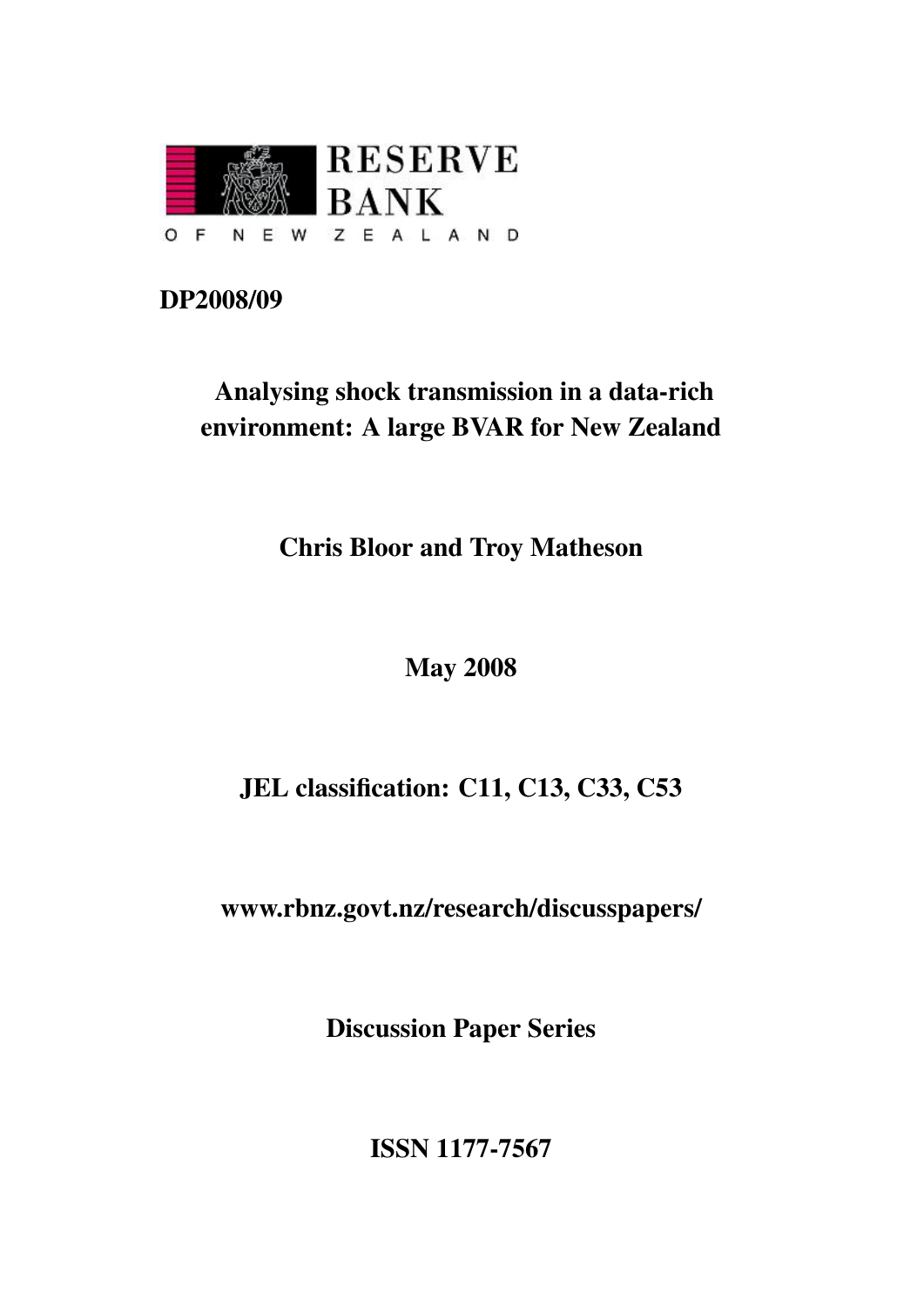#### DP2008/09

## Analysing shock transmission in a data-rich environment: A large BVAR for New Zealand<sup>∗</sup>

### Chris Bloor and Troy Matheson†

#### Abstract

We analyse a large Bayesian Vector Autoregression (BVAR) containing almost one hundred New Zealand macroeconomic time series. Methods for allowing multiple blocks of equations with block-specific Bayesian priors are described, and forecasting results show that our model compares favourably to a range of other time series models. Examining the impulse responses to a monetary policy shock and to two less conventional shocks – net migration and the climate – we highlight the usefulness of the large BVAR in analysing shock transmission.

<sup>∗</sup> The views expressed in this paper are those of the author(s) and do not necessarily reflect the views of the Reserve Bank of New Zealand. We thank Tim Hampton and Rishab Sethi for useful comments on earlier drafts. All errors and omissions are our own.

<sup>†</sup> Address: Economics Department, Reserve Bank of New Zealand, 2 The Terrace, PO Box 2498, Wellington, New Zealand. email: [Troy.Matheson@rbnz.govt.nz.](mailto:Troy.Matheson@rbnz.govt.nz) ISSN 1177-7567 c Reserve Bank of New Zealand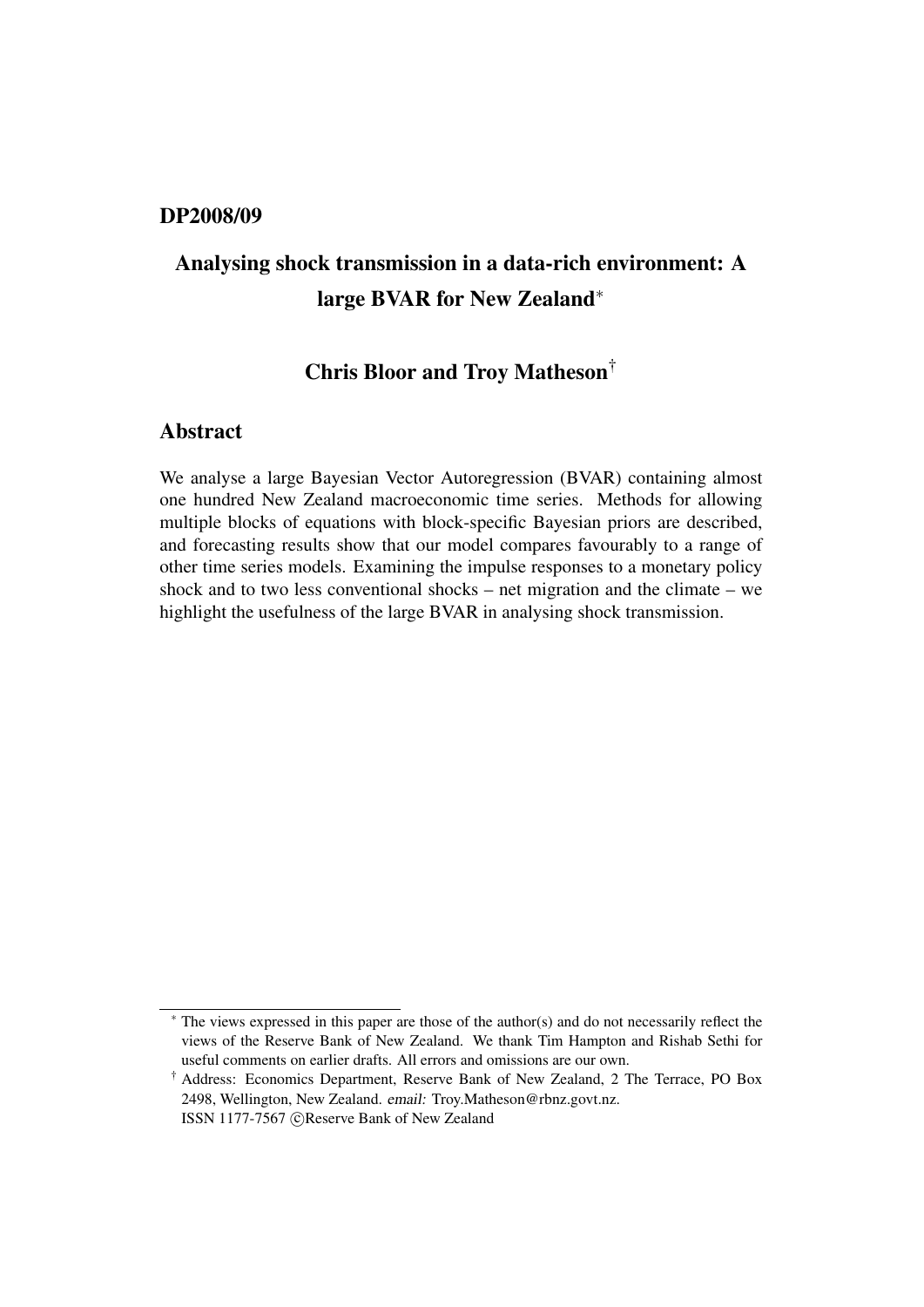## 1 Introduction

Central banks are routinely faced with the problem of identifying the macroeconomic impacts of a wide range of shocks. Typically, these impacts are estimated using Vector Autoregressions (VARs) or Dynamic Stochastic General Equilibrium models (DSGEs). These models usually contain up to twenty macroeconomic variables, a very small number relative to the information set monitored by most central banks. The rationale for only utilising a small subset of the available information in DSGEs is that the microeconomic theory that underlies these models is not yet rich enough to incorporate all variables (and shocks) that may be of interest to central banks, such as business confidence, and production and prices across all industries in the economy. On the other hand, the rationale for only utilising a small subset of the available information in VARs is that these models lose degrees of freedom as more variables are added – the so-called 'curse of dimensionality'.

The literature on factor models has gone some way to resolving the curse of dimensionality, allowing the decomposition of very large panels of data into a small number of common factors [\(Stock and Watson 1999;](#page-26-0) [Forni](#page-25-0) *et al* 2000; [Stock and](#page-26-1) [Watson 2002;](#page-26-1) [Forni](#page-25-1) *et al* 2005). These methods have been combined with standard VAR techniques to identify the effects of monetary policy on a large number of variables [\(Bernanke](#page-25-2) *et al* 2005; [Stock and Watson 2005;](#page-26-2) [Boivin and Giannoni](#page-25-3) [2008\)](#page-25-3).

Recently, another approach to resolving the curse of dimensionality has been explored in the context of Bayesian regression by [De Mol](#page-25-4) *et al* (2008). These authors show that a Bayesian forecast based on point estimates converges to the optimal forecast, as long as the tightness of the prior (the degree of shrinkage) increases as the number of variables increases. [Banbura](#page-25-5) *et al* (2007) apply this result to a large Bayesian VAR (BVAR) with [Litterman \(1986\)](#page-26-3) and sums of coefficients priors [\(Doan](#page-25-6) *et al* 1984). [Banbura](#page-25-5) *et al* (2007) find that the forecasting performance and the impulse responses to a monetary policy shock from their large model, which contains 108 US variables, compare favourably to those of smaller VARs. Moreover, forecasts from the large BVAR are found to outperform forecasts from factor-augmented VARs estimated using the same panel of data.

It appears that both the factor model and Bayesian approaches can deliver good forecasting performance and are capable of providing impulse responses to a wide range of shocks, making them both useful additions to the macroeconomist's toolkit. However, a potential advantage of the Bayesian approach over the fac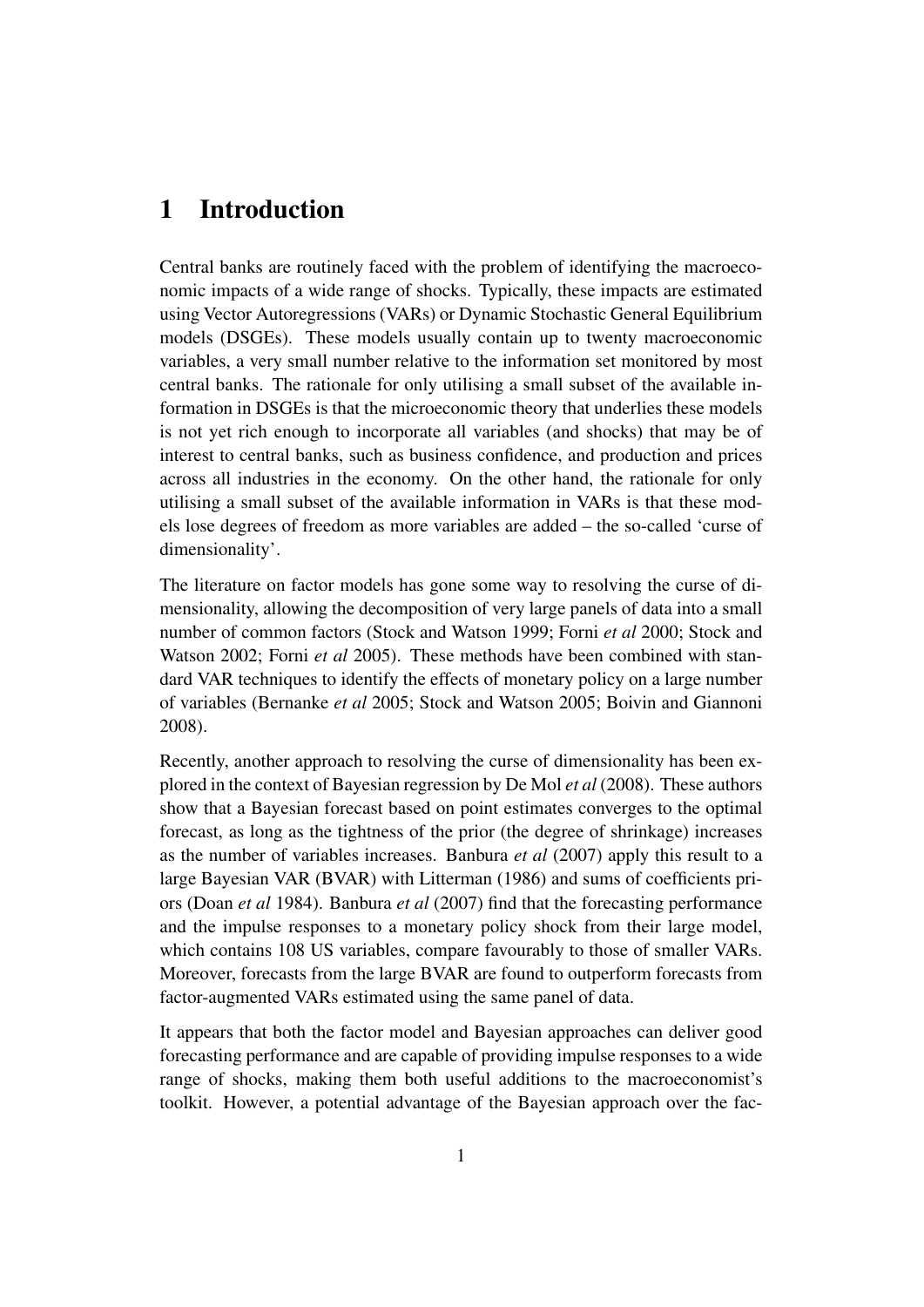tor model approach is that estimation and inference can be conducted in (nonstationary) levels; factor model applications, in contrast, typically work with data that have been transformed to achieve stationarity, destroying the potential influence of long-run, cointegrating relationships. For this reason, this paper focuses on a Bayesian approach for analysing the impact of shocks for New Zealand, leaving the analysis of factor-augmented VARs for future work.

In addition to using New Zealand data, we extend the work of [Banbura](#page-25-5) *et al* (2007) along several dimensions. We augment the [Banbura](#page-25-5) *et al* (2007) prior with the copersistence prior of [Sims \(1993\),](#page-26-4) producing what [Robertson and Tallman \(1999\)](#page-26-5) call the modified Litterman prior. We impose restrictions on the lagged variables entering each equation. This allows us to develop a model with multiple blocks of equations, including those that characterise the small open economy restrictions described by [Cushman and Zha \(1997\).](#page-25-7) We generalise the [Banbura](#page-25-5) *et al* (2007) algorithm for determining the tightness of the Bayesian prior to the case where restrictions on lags are imposed. Essentially, this allows us to impose different degrees of shrinkage across each of the blocks of equations in the model. Finally, we explore a wider range of shocks than [Banbura](#page-25-5) *et al* (2007).

Generally, we find that our large BVAR provides a good description of the data in New Zealand, producing relatively good forecasts of real GDP, tradable and nontradable prices, 90-day rates and the real exchange rate compared with a range of other time series models. We examine the impulse responses of the large BVAR to a monetary policy shock and find that the responses appear to be reasonable. To further highlight the usefulness of the large BVAR, we also briefly look at its impulse responses to two shocks not typically included in standard small open economy VARs and DSGEs, but which are important determinants of the New Zealand business cycle: a net migration shock and a climate shock. The consequences of a monetary policy shock are of obvious importance to most macroeconomists, but net migration and climate shocks perhaps require more discussion here.

New Zealand is a small open economy with a working age population of around 3.25 million. Historically, changes in net migration account for a large proportion of the cyclical fluctuations in New Zealand's working age population. As a consequence, net migration has been a key determinant of the house price cycle in New Zealand for almost 50 years (see [Coleman and Landon-Lane 2007\)](#page-25-8). Likewise, the importance of climate conditions for driving New Zealand's business cycle has been emphasised by [Buckle](#page-25-9) *et al* (2007). This is because exports constitute around 30 per cent of New Zealand's output and a large share of this production is related to the weather-dependent agricultural sector.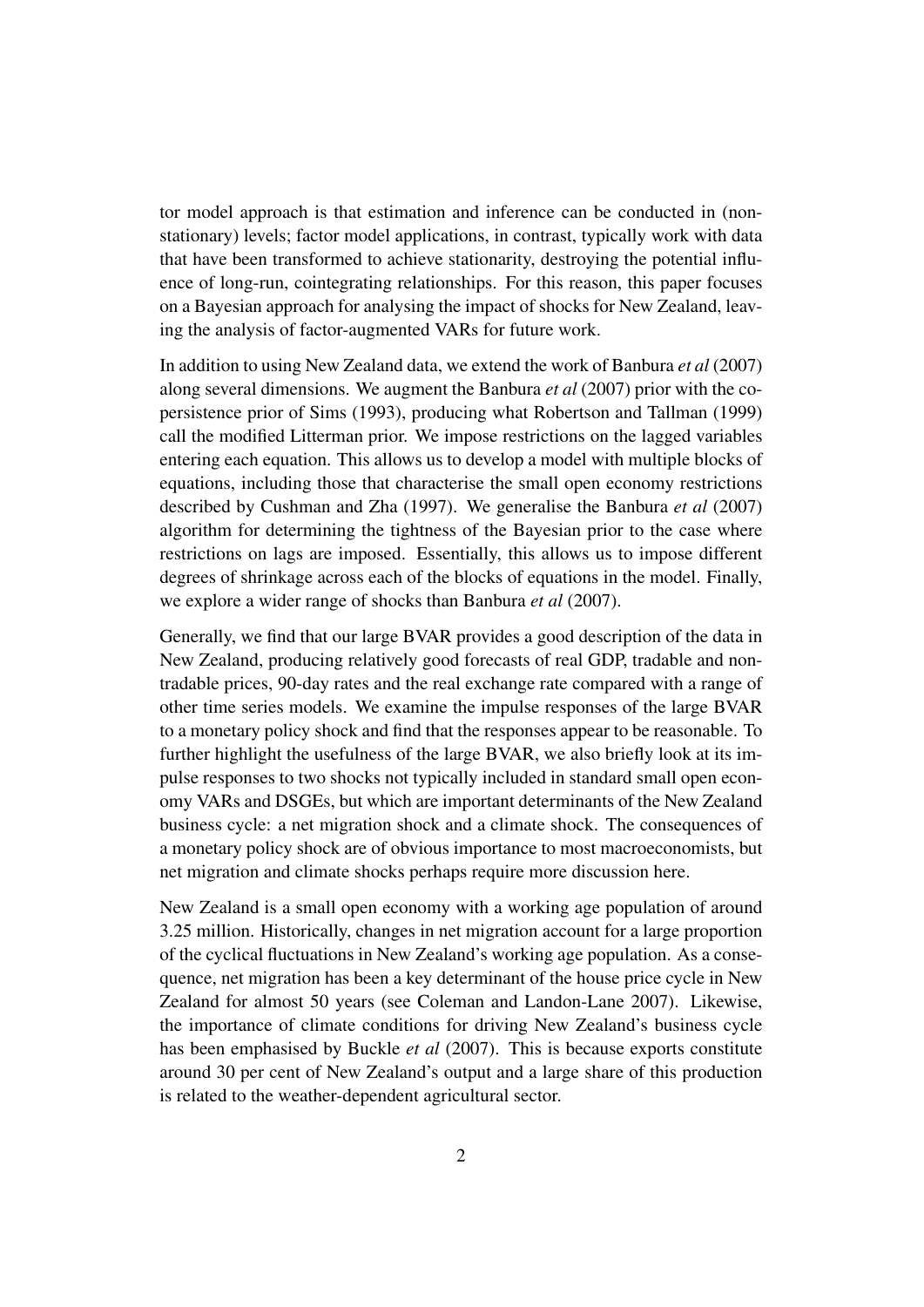As with the monetary policy shock, the impulse responses relating to the net migration and climate shocks appear reasonable in our large BVAR. Overall, like [Banbura](#page-25-5) *et al* (2007), we find that the large BVAR is a useful tool for both forecasting and structural analysis. Moreover, the methods for allowing multiple blocks of equations with block-specific priors outlined here greatly improve the sophistication of structural analyses that can be conducted within this framework.

The paper is organised as follows. Section [2](#page-4-0) outlines the BVAR framework and the [Banbura](#page-25-5) *et al* (2007) algorithm for determining the tightness of the Bayesian prior. Section [3](#page-9-0) describes how lagged restrictions can be imposed on multiple blocks of equations in the BVAR, and how the tightness of the Bayesian prior can be selected in a block-specific way. Section [4](#page-10-0) describes the data and model specifications, and section [5](#page-14-0) describes the forecasting results. The impulse responses are discussed in section [6,](#page-15-0) and we conclude in section [7.](#page-24-0)

### <span id="page-4-0"></span>2 Methodology

#### 2.1 The Bayesian VAR

Let  $Y_t = (y_{1,t}, y_{2,t}, \ldots, y_{n,t})'$  be a set of time series. The VAR(*p*) representation of these time series is then:

$$
Y_t = c + A_1 Y_{t-1} + \ldots + A_p Y_{t-p} + u_t \tag{1}
$$

where  $c = (c_1, \ldots, c_n)'$  is an *n*-dimensional vector of constants,  $A_1, \ldots, A_p$  are  $n \times$ *n* autoregressive matrices, and  $u_t$  is an *n*-dimensional white noise process with covariance matrix  $E u_t u'_t = \Psi$ .

The [Litterman \(1986\)](#page-26-3) prior, often referred to as the Minnesota prior, suggests that all equations are centered around a random walk with drift:

$$
Y_t = c + Y_{t-1} + u_t.
$$
 (2)

This essentially shrinks the diagonal elements of *A*<sup>1</sup> towards one and the other coefficients  $(A_2, \ldots, A_p)$  towards zero. Litterman's prior also embodies the belief that more recent lags provide more useful information than more distant ones, and that own lags explain more of a given variable than the lags of the other variables in the model.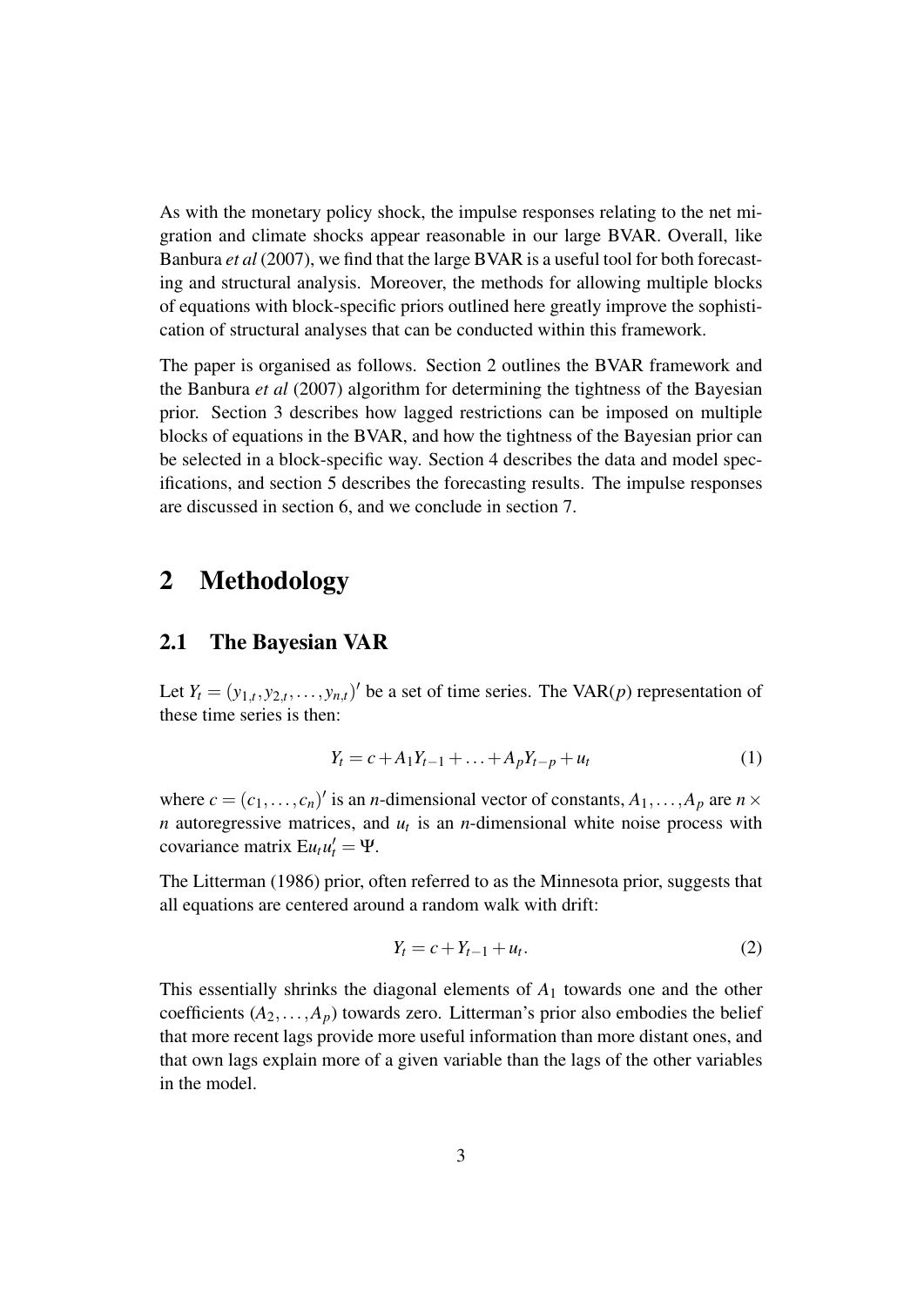The prior is imposed by setting the following moments for the prior distribution of the coefficients:

$$
E[(A_k)_{ij}] = \begin{cases} \delta_i, & j = i, k = 1 \\ 0, & \text{otherwise} \end{cases} \text{ and } V[(A_k)_{ij}] = \vartheta \frac{\lambda^2}{k^2} \frac{\sigma_i^2}{\sigma_j^2}
$$
(3)

The coefficients  $A_1, \ldots, A_p$  are assumed to be independent and normally distributed. The covariance matrix of the residuals is assumed to be diagonal, fixed and known (i.e.  $\Psi = \Sigma$ , where  $\Sigma = diag(\sigma_1^2, \dots, \sigma_n^2)$ , and the prior on the intercept is diffuse. Note that the random walk prior,  $\delta_i = 1$  for all *i*, reflects a belief that all the variables are highly persistent. However, the researcher may believe that some of the variables in the VAR are characterised by a substantial degree of mean-reversion. This does not pose a problem for this framework, because a white-noise prior can be set for some or all of the variables in the VAR by imposing  $\delta_i = 0$  where appropriate.

The hyperparameter  $\lambda$  controls the overall tightness of the prior distribution around  $\delta_i$ . This hyperparameter governs the importance of prior beliefs relative to the information contained in the data:  $\lambda = 0$  imposes the prior exactly so that the data do not inform the parameter estimates, and  $\lambda = \infty$  removes the influence of the prior altogether so that the parameter estimates are equivalent to OLS estimates. The factor  $1/k^2$  is the rate at which the prior variance decreases with the lag length of the VAR, and  $\sigma_i^2/\sigma_j^2$  accounts for the different scale and variability of the data. The coefficient  $\vartheta \in (0,1)$  governs the extent to which the lags of other variables are less important than own lags.

Under the condition that  $\vartheta = 1$ , Litterman's assumption that the covariance matrix is fixed and diagonal has been removed by [Kadiyala and Karlsson \(1997\)](#page-26-6) and [Sims](#page-26-7) [and Zha \(1998\)](#page-26-7) by imposing a normal prior distribution for the coefficients and an inverse Wishart prior distribution for the covariance matrix of the residuals Ψ, the so-called inverse-Wishart prior.

Another modification of the Minnesota prior, motivated by the frequent practice of specifying a VAR in first differences, is the sums of coefficients prior of [Doan](#page-25-6) *et al* [\(1984\).](#page-25-6) Consider the VAR in its error correction form:

$$
\Delta Y_t = c - (I_n - A_1 - \dots - A_p)Y_{t-1} + B_1 \Delta Y_{t-1} + \dots + B_{p-1} \Delta Y_{t-p+1} + u_t. \tag{4}
$$

The sums of coefficients prior shrinks  $(I_n - A_1 - \ldots - A_p)$  towards zero. The hyperparameter  $\tau$  controls the degree of shrinkage of this prior. As  $\tau \rightarrow 0$  the VAR will increasingly satisfy the prior. Higher values of  $\tau$ , on the other hand,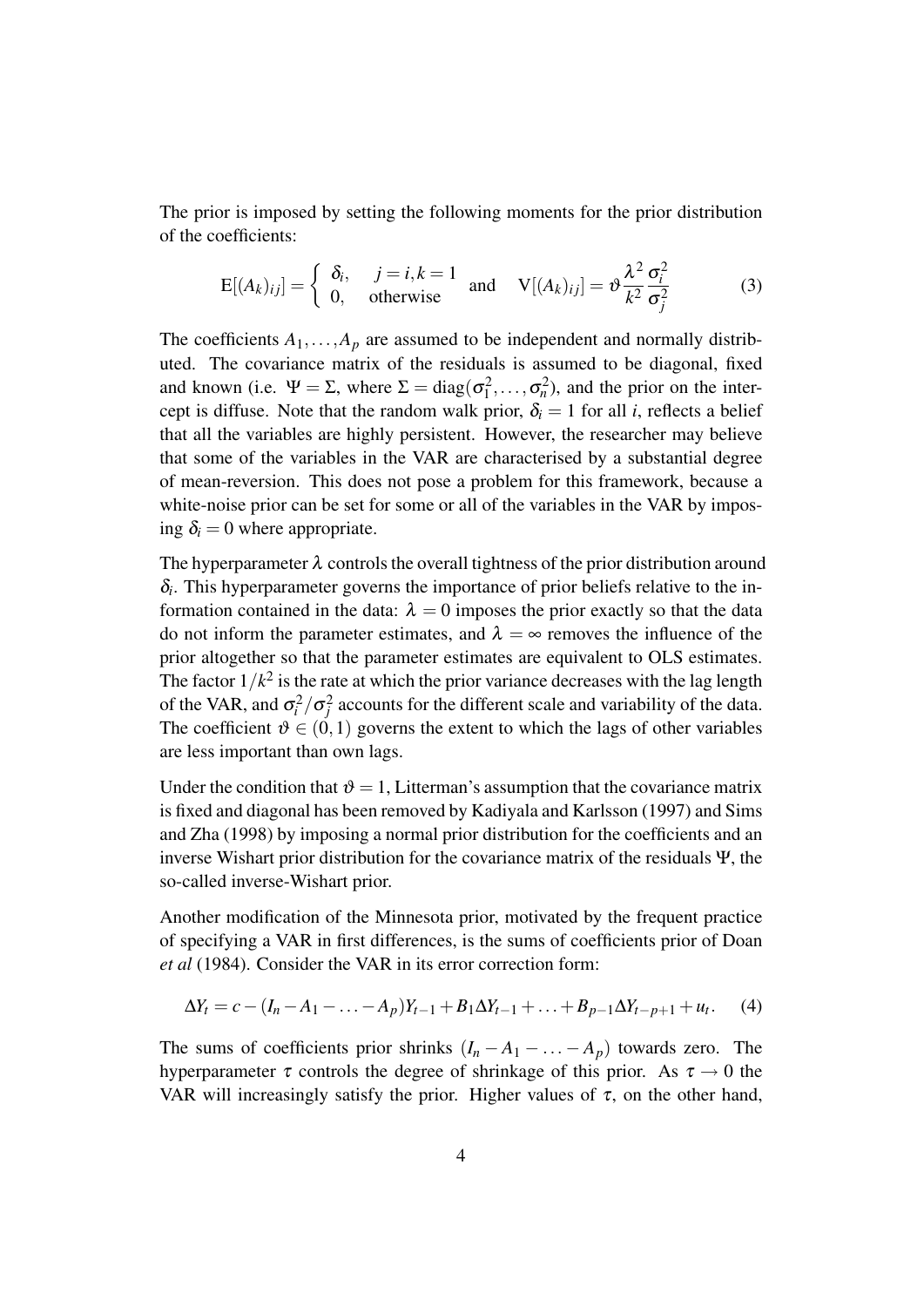will loosen the prior until, when  $\tau = \infty$ , the prior has no influence on VAR estimates. Notice that the sums of coefficients restriction implies that there are as many stochastic trends in the VAR as there are  $I(1)$  variables. It might, however, be reasonable to assume that there are stable, long-run cointegrating relationships in the system. [Sims \(1993\)](#page-26-4) introduced a prior that makes some allowance for this possibility. This 'co-persistence' prior is governed by the hyperparameter  $\theta$ . As  $\theta \rightarrow 0$  the VAR will increasingly satisfy the prior, so that there is one stochastic trend in the system when  $\theta = 0$ . On the other hand, the prior has no influence on the VAR estimates when  $\theta = \infty$ . Together, the Minnesota, inverse-Wishart, sums of coefficients, and co-persistence priors are what [Robertson and Tallman \(1999\)](#page-26-5) call the modified Litterman prior.<sup>[1](#page-6-0)</sup>

Writing the VAR in matrix notation yields:

<span id="page-6-1"></span>
$$
Y = XB + U \tag{5}
$$

where  $Y = (y_1, ..., y_T)$ ',  $X = (X_1, ..., X_T)$ ',  $X_t = (Y'_{t-1}, ..., Y'_{t-p}, 1)$ ,  $U = (u_1, ..., u_T)$ ', and  $B = (A_1, \ldots, A_p, c)'$  is the  $k \times n$  matrix containing all coefficients with  $k =$  $np+1$ . The form of the inverse-Wishart prior is then:

$$
\Psi \sim iW(S_0, \alpha_0) \quad \text{and} \quad B|\Psi \sim N(B_0, \Psi \otimes \Omega_0) \tag{6}
$$

where the parameters  $B_0$ ,  $\Omega_0$ ,  $S_0$ , and  $\alpha_0$  are chosen to satisfy our prior expectations for *B* and Ψ. In this paper, we implement the modified Litterman prior by adding dummy observations to the system [\(5\)](#page-6-1). It can be shown that adding  $T_d$  dummy observations  $Y_d$  and  $X_d$  is equivalent to imposing the inverse-Wishart prior with  $B_0 = (X'_a)$  $\binom{d}{d} X_d$ <sup> $-1$ </sup> $X'_d$  $\alpha'$ <sup>*d*</sup> $Y_d$ , Ω = ( $X'_d$  $J_d'X_d$ )<sup>-1</sup>, *S*<sub>0</sub> = (*Y*<sub>*d*</sub> − *X*<sub>*d*</sub>*B*<sub>0</sub>)'(*Y*<sub>*d*</sub> − *X*<sub>*d*</sub>*B*<sub>0</sub>), and  $\alpha_0 = T_d - k - n - 1$ . We add the following dummy observations to match our prior moments:

<span id="page-6-0"></span><sup>&</sup>lt;sup>1</sup> Robertson [and Tallman \(1999\)](#page-26-5) find that the modified Litterman prior produces relatively good forecasts of unemployment, inflation, and GDP growth in the US compared to the [Litterman](#page-26-3) [\(1986\)](#page-26-3) prior and the [Sims and Zha \(1998\)](#page-26-7) prior.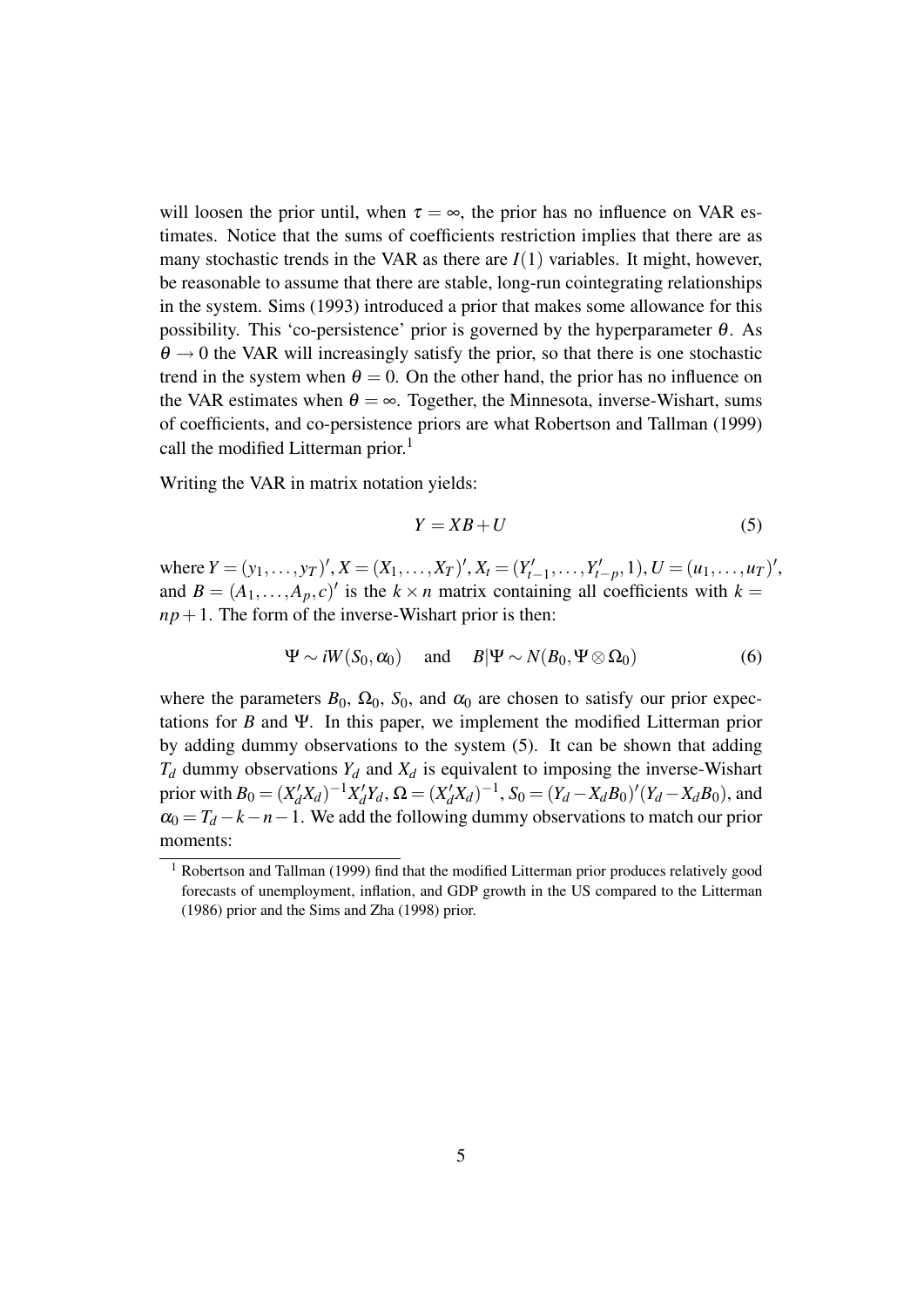<span id="page-7-1"></span>
$$
Y_d = \begin{pmatrix} \text{diag}(\delta_1 \sigma_1, \dots, \delta_n \sigma_n) / \lambda \\ 0_{n(p-1) \times n} \\ \vdots \\ \text{diag}(\delta_1 \mu_1, \dots, \delta_n \mu_n) / \tau \\ \vdots \\ \text{diag}(\sigma_1, \dots, \sigma_n) \\ \vdots \\ \text{diag}(\sigma_1, \dots, \sigma_n) \\ 0_{1 \times n} \end{pmatrix} X_d = \begin{pmatrix} K_d \otimes \text{diag}(\sigma_1, \dots, \sigma_n) / \lambda & 0_{np \times 1} \\ \vdots \\ K \otimes \text{diag}(\delta_1 \mu_1, \dots, \delta_n \mu_n) / \tau & 0_{n \times 1} \\ \vdots \\ (J_1, \dots, J_p)_{1 \times np} & 1 / \theta \\ 0_{n \times np} & 0_{n \times 1} \\ 0_{1 \times n} & \epsilon \end{pmatrix} (7)
$$

where  $J = (\delta_1 \mu_1, \ldots, \delta_n \mu_n) / \theta$ ,  $K = 1, \ldots, p$ ,  $K_d = \text{diag}(K)$ , and  $\varepsilon$  is a very small number.<sup>[2](#page-7-0)</sup> Generally speaking, the first block of dummies impose prior beliefs on the autoregressive coefficients, the second block of dummies impose the sums of coefficients prior, the third block of dummies impose the co-persistence prior, and the fourth and fifth blocks impose the priors for the covariance matrix and the intercepts, respectively. Following common practice, we set the prior for the scale parameter  $\sigma_i$  equal to the residual standard deviation from a univariate autoregressive regression with *p* lags for variable  $y_{it}$ . Likewise, the parameter  $\mu_i$  (the prior for the average level of variable  $y_{it}$ ) is set equal to the sample average of variable *yit*.

Augmenting the system [\(5\)](#page-6-1) with the dummy observations [\(7\)](#page-7-1) yields:

<span id="page-7-2"></span>
$$
Y^* = X^*B + U^* \tag{8}
$$

where  $Y^* = (Y', Y'_d)$  $(X'_{d})', X^{*} = (X', X'_{d})$  $(U'_d)'$  and  $U^* = (U', U'_d)$  $d$ <sup> $d$ </sup>)<sup>'</sup>. After adding the diffuse prior  $\Psi \propto |\Psi|^{-(n+3)/2}$  (to ensure the existence of the prior expectation of  $\Psi$ ), the posterior has the form:

<span id="page-7-3"></span>
$$
\Psi|Y \sim iW(\hat{\Sigma}, T_d + 2 + T - k) \text{ and } B|\Psi, Y \sim N(\hat{B}, \Psi \otimes (X^{*'}X^{*})^{-1}) \tag{9}
$$

where  $\hat{B} = (X^{*'}X^{*})^{-1}X^{*'}Y^{*}$  and  $\hat{\Sigma} = (Y^{*} - X^{*}\hat{B})'(Y^{*} - X^{*}\hat{B})$  [\(Banbura](#page-25-5) *et al* 2007). The dummy observations [\(7\)](#page-7-1) make it clear that as  $\lambda$ ,  $\tau$ , and  $\theta$  tend to infinity the Minnesota, sums of coefficients, and co-persistence dummies will tend to zero, and the posterior parameter estimates will tend to the OLS estimates from the original, un-augmented system [\(5\)](#page-6-1). More generally, the posterior expectation of the parameters coincide with the OLS estimates of the dummy-augmented system [\(8\)](#page-7-2).

<span id="page-7-0"></span><sup>&</sup>lt;sup>2</sup> Note: if *v* is a vector of dimension  $1 \times v_n$ , the operation diag(*v*) is defined here to yield a  $v_n \times v_n$ matrix with *v* on the diagonal and zeros elsewhere.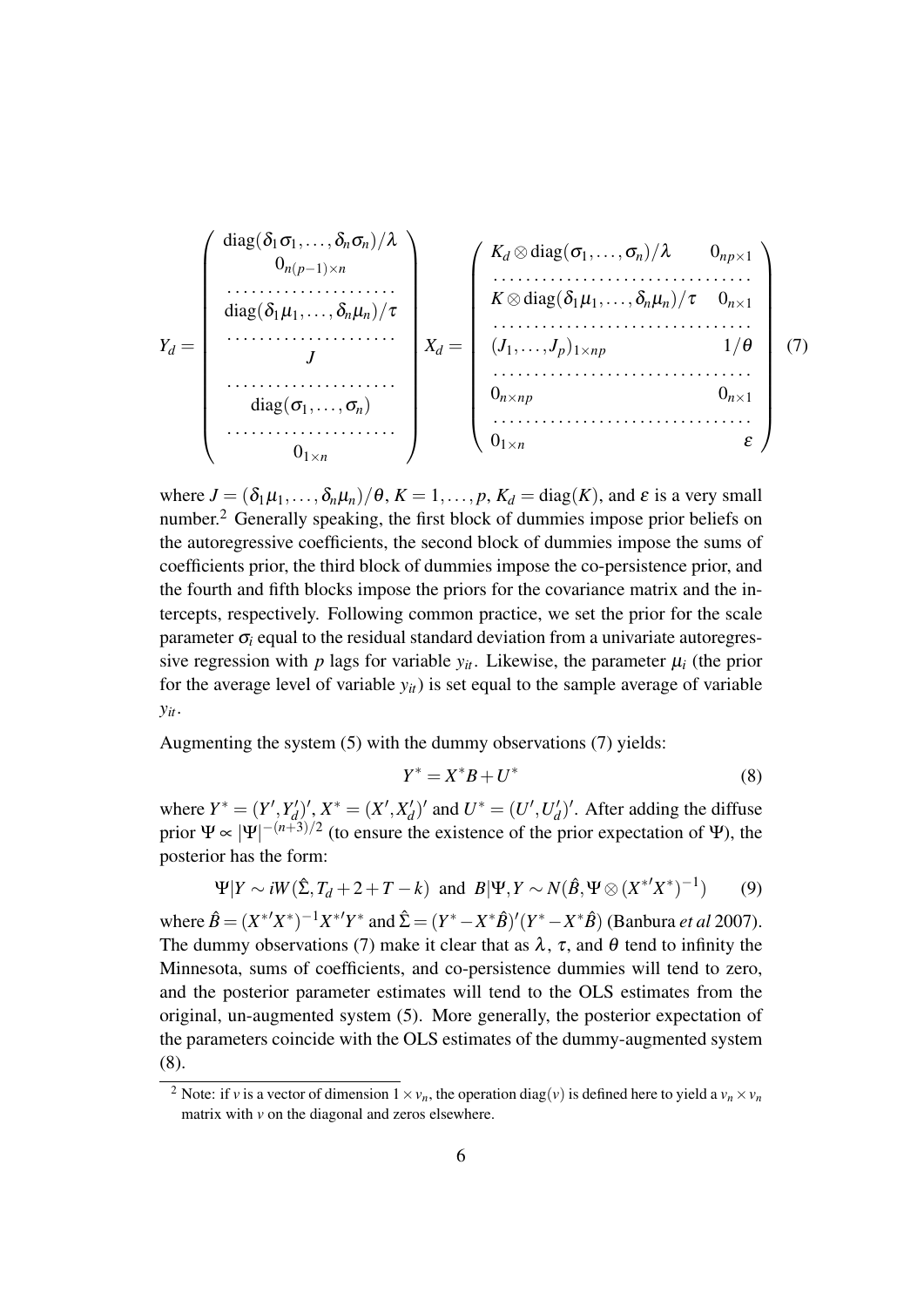#### <span id="page-8-1"></span>2.2 Penalising over-fitting by imposing tighter priors

Adding more variables to a classical regression leads to a deterioration in the parameter estimates – over-fitting. However, in the context of Bayesian regression, [De](#page-25-4) Mol *et al* [\(2008\)](#page-25-4) show that a forecast based on point estimates converges to the optimal forecast for  $n$  and  $T$  going to infinity along any path, as long as the tightness of the prior (the degree of shrinkage) increases as *n* becomes larger. [Banbura](#page-25-5) *et al* [\(2007\)](#page-25-5) apply this result to a large BVAR with a modified Litterman prior without co-persistence dummy observations. The tightness of the prior is increased as *n* increases by using the following algorithm:

- 1. Select  $n^*$  (where  $n^* < n$ ) benchmark variables for which in-sample fit will be evaluated;
- 2. Evaluate the in-sample fit of a VAR estimated with OLS on the  $n^*$  benchmark variables;
- 3. Set the sums of coefficients hyperparameter  $\tau$  to be proportionate to the overall tightness hyperparameter  $\lambda$  ( $\tau = \phi_1 \lambda$ , where  $\phi_1 \ge 0$ );
- 4. Choose the overall tightness hyperparameter  $\lambda$  (and  $\tau$ ) to have the same insample fit as the benchmark VAR.

We use a similar algorithm to penalise over-fitting in this paper. Our modified Litterman prior, however, has one more hyperparameter that needs to set – the tightness of the co-persistence prior  $\theta$ . Following the [Banbura](#page-25-5) *et al* (2007) rule for choosing the sums of coefficients hyperparameter, we set the co-persistence hyperparameter  $\theta$  to be proportionate to the overall tightness hyperparameter  $\lambda$  $(\theta = \phi_2 \lambda)$ , where  $\phi_2 \ge 0$ . In this paper, we set  $\phi_1 = \phi_2 = 1.3$  $\phi_1 = \phi_2 = 1.3$ 

We define in-sample fit as a measure of relative 1-step-ahead mean squared error (MSE) evaluated using the training sample  $t = 1, \ldots, T-1$ , as in [Banbura](#page-25-5) *et al* [\(2007\).](#page-25-5) The MSE for variable *i* for a given  $\lambda$  is:

$$
MSE_i^{\lambda} = \frac{1}{T - p - 1} \sum_{t=p}^{T-2} (y_{i,t+1|t}^{\lambda} - y_{i,t+1})^2
$$
 (10)

where the parameters are estimated using the training sample. The variables are then ordered so that the  $n^*$  baseline variables are ordered first. The overall tight-

<span id="page-8-0"></span><sup>3</sup> [Banbura](#page-25-5) *et al* (2007) find that the forecasting performance of their model is robust to different values of  $\phi_1 \in (0,1,10,100)$ . Likewise, we find that the forecasting performance our model is robust to different configurations of  $\phi_1$  and  $\phi_2$ . These results are available from the authors on request.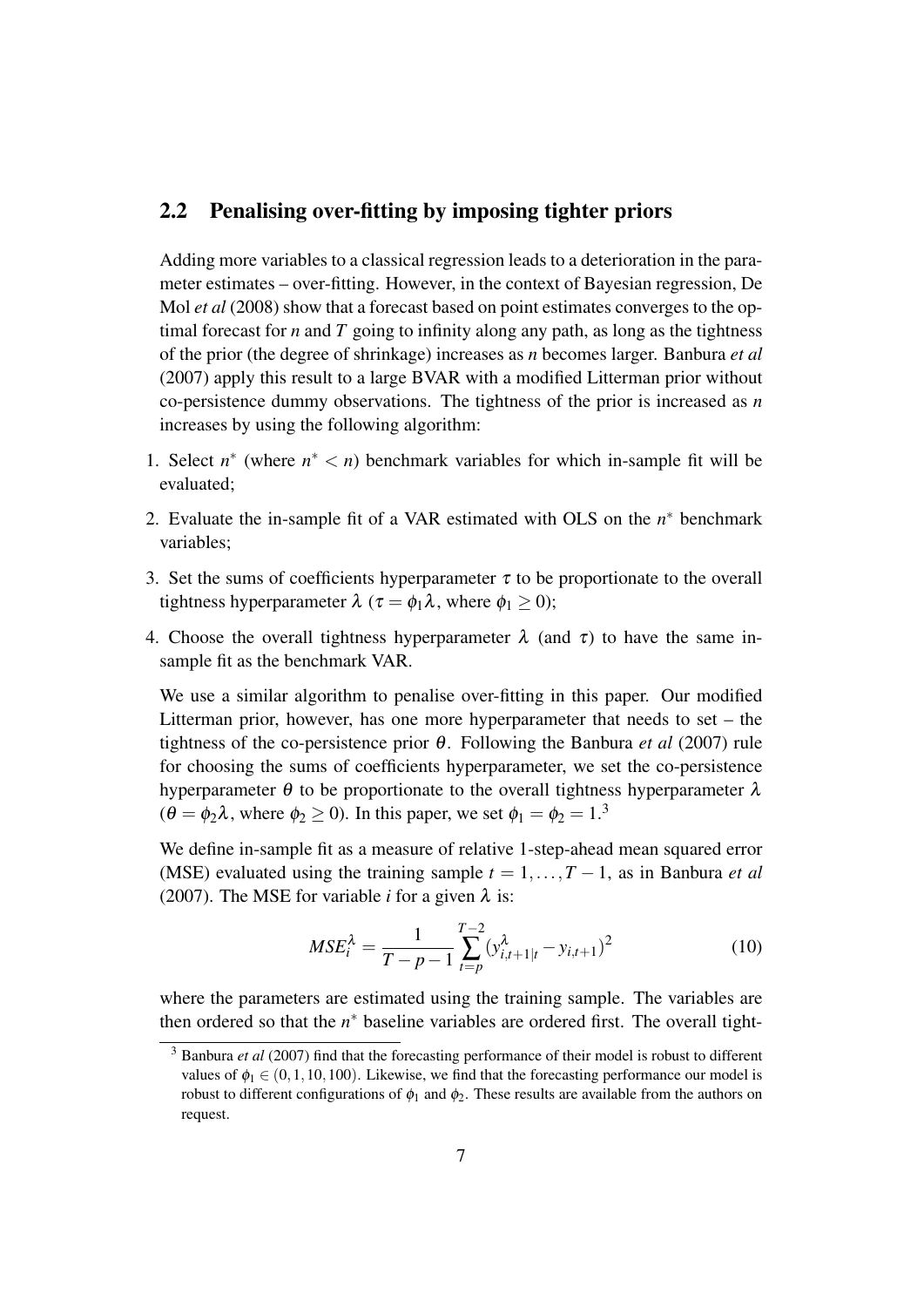ness hyperparameter  $(\lambda)$  for a given measure of baseline fit (*FIT*) is then found by a grid search over  $\lambda$ :

$$
\lambda(\text{FIT}) = \arg\min_{\lambda} \left| \text{FIT} - \frac{1}{n^*} \sum_{i=1}^{n^*} \frac{MSE_i^{\lambda}}{MSE_i^0} \right| \tag{11}
$$

where  $MSE_i^0$  is the MSE of variable *i* with the prior restriction imposed exactly  $(\lambda = 0)$ , and baseline fit is defined as the average relative MSE from an OLSestimated VAR containing the *n* <sup>∗</sup> baseline variables:

$$
FIT = \frac{1}{n^*} \sum_{i=1}^{n^*} \frac{MSE_i^{\infty}}{MSE_i^0}
$$
 (12)

### <span id="page-9-0"></span>3 Restrictions on lags (*B*)

Restrictions on the lagged variables entering into each equation can be important for correct inference in VARs in the small open economy context [\(Cushman and](#page-25-7) [Zha 1997](#page-25-7) and [Zha 1999\)](#page-26-8). So far, we have outlined a BVAR methodology that is symmetric; each variable is a linear function of lags of all variables in the system. Undoubtedly, in a small open economy like New Zealand, foreign variables are key determinants of the business cycle. Domestic variables, on the other hand, are not likely to have much influence on foreign variables. It thus makes economic sense to make the foreign variables exogenous to the domestic variables. Likewise, oil prices might be exogenous to *both* the domestic variables and the foreign variables [\(Zha 1999\)](#page-26-8). Bayesian inference with these types of exogeneity restrictions on lagged variables can be readily made using the block by block estimation method laid out in [Zha \(1999\).](#page-26-8)<sup>[4](#page-9-1)</sup>

A potential problem with a block by block approach here is that the tightness of the Bayesian prior ( $\lambda$ ,  $\tau$  and  $\theta$ ) will be the same across each block of equations; all blocks of equations will be linked to the in-sample fit for the  $n^*$  baseline variables (section [2.2\)](#page-8-1). To break this link, we define  $\lambda^m$ ,  $\tau^m$  and  $\theta^m$  to be block-specific hyperparameters for each block of equations, where  $m = 0, 1, \ldots, M$  and  $m = 0$ identifies a large endogenous block of domestic variables.

For each of the *M* blocks of equations, we can then re-define the hyperparameters in [\(7\)](#page-7-1), select the appropriate columns from the dummy-augmented matrices

<span id="page-9-1"></span><sup>4</sup> Our shock identification strategy leads to what [Zha \(1999\)](#page-26-8) calls strongly recursive blocks (see section [6\)](#page-15-0). More generally, models with weakly recursive blocks can be estimated using a methods outlined in [Zha \(1999\)](#page-26-8) or [Waggoner and Zha \(2003\).](#page-26-9)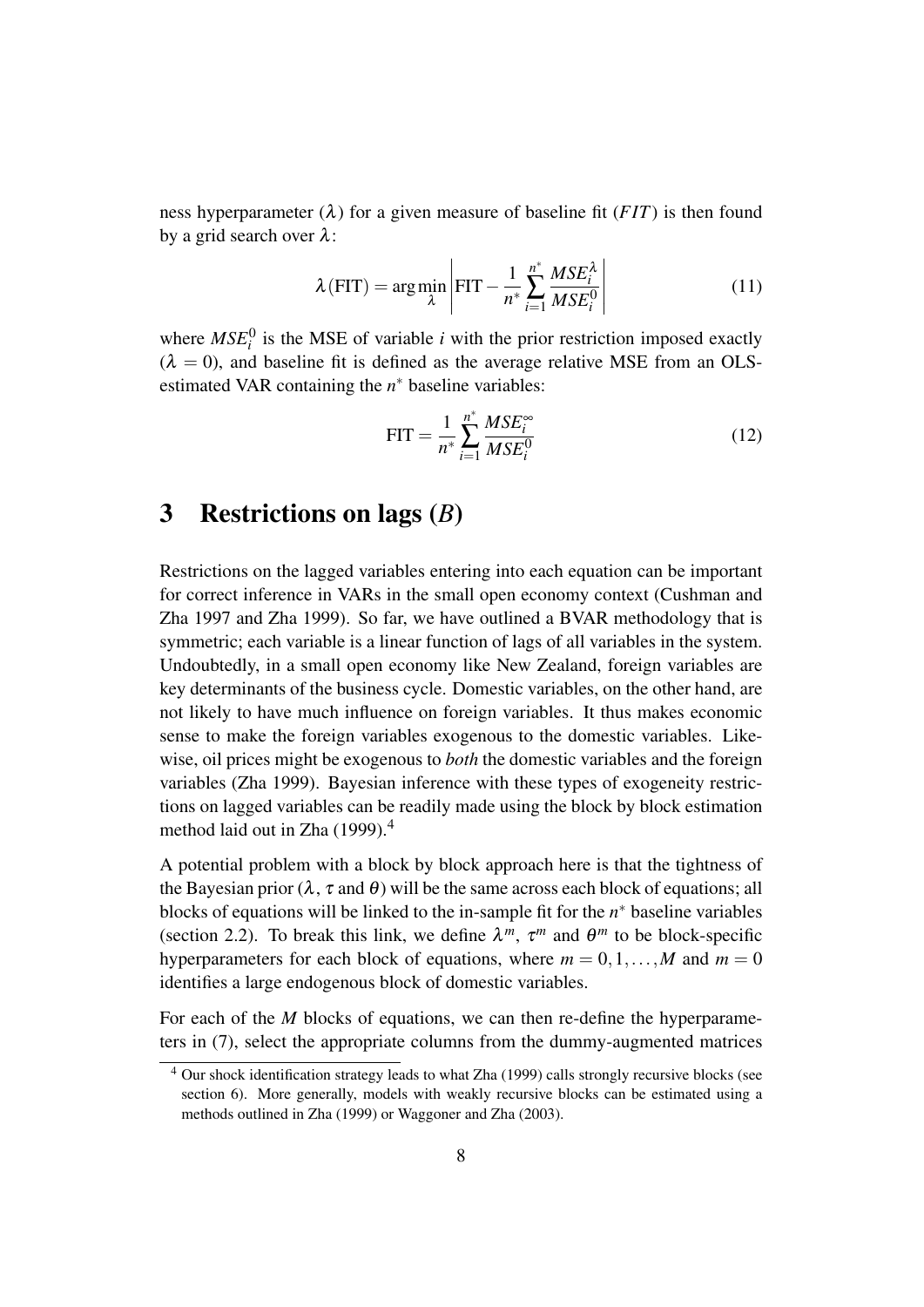[\(8\)](#page-7-2), and estimate the posterior parameters from the block-specific version of [\(9\)](#page-7-3). Notice that this method affords much flexibility in specifying the lagged relationships in each block, allowing the variables contained in any particular block to be exogenous to any other block (or subset of blocks), where the hyperparameters  $\lambda^m$ ,  $\tau^m$  and  $\theta^m$  can be chosen in a block-specific way. Indeed, if there is more than one large block of equations in the system, the algorithm outlined in section [2.2](#page-8-1) can be used to set the hyperparameters for each of the large blocks.<sup>[5](#page-10-1)</sup> In this paper, we only have one large block  $m = 0$ , the endogenous block of domestic variables. For the remaining *M* blocks of equations, we use the hyperparameters employed by [Robertson and Tallman \(1999\)](#page-26-5) for their modified Litterman prior,  $\lambda^m = \tau^m = \theta^m = 0.2$  for all  $m = (1, \dots, M)$ .

## <span id="page-10-0"></span>4 Data and model specifications

#### 4.1 Data

The large BVAR is estimated using quarterly data ranging from the first quarter of 1990 to the second quarter of 2007. The panel consists of 94 time series covering a broad range of categories, including business and consumer confidence, the housing market, consumption and investment, production, and financial markets. All series in the panel are seasonally adjusted using Census X12 prior to estimation. The series that are expressed in percentages (e.g. interest rates and unemployment rates) and those that can take negative values (e.g. balances of opinion and net migration) are retained in levels. We transform the remainder of the series by applying natural logarithms and multiplying by 100. For most of the variables in the panel we use the random walk prior  $\delta_i = 1$ . However, some of the variables in the panel can be characterised as being mean-reverting. For these variables, we impose the white noise prior  $\delta_i = 0$ . The variables, transforms, and priors we use are displayed in appendix [A.](#page-27-0)

The main purpose of this paper is to analyse the dynamic responses of a large number of time series to a handful of shocks. However, as an initial robustness check of the quality of our model, we first compare its forecasting performance to some smaller models. We adopt a small open economy monetary VAR containing

<span id="page-10-1"></span><sup>&</sup>lt;sup>5</sup> Simply choose  $n^{m,*}$  baseline variables from large block *m* (where  $n^{m,*} < n^m$  and  $n^m$  is the number of endogenous variables in block *m*) and select the hyperparameters  $\lambda^m$ ,  $\tau^m$  and  $\theta^m$ using the algorithm in section [2.2.](#page-8-1)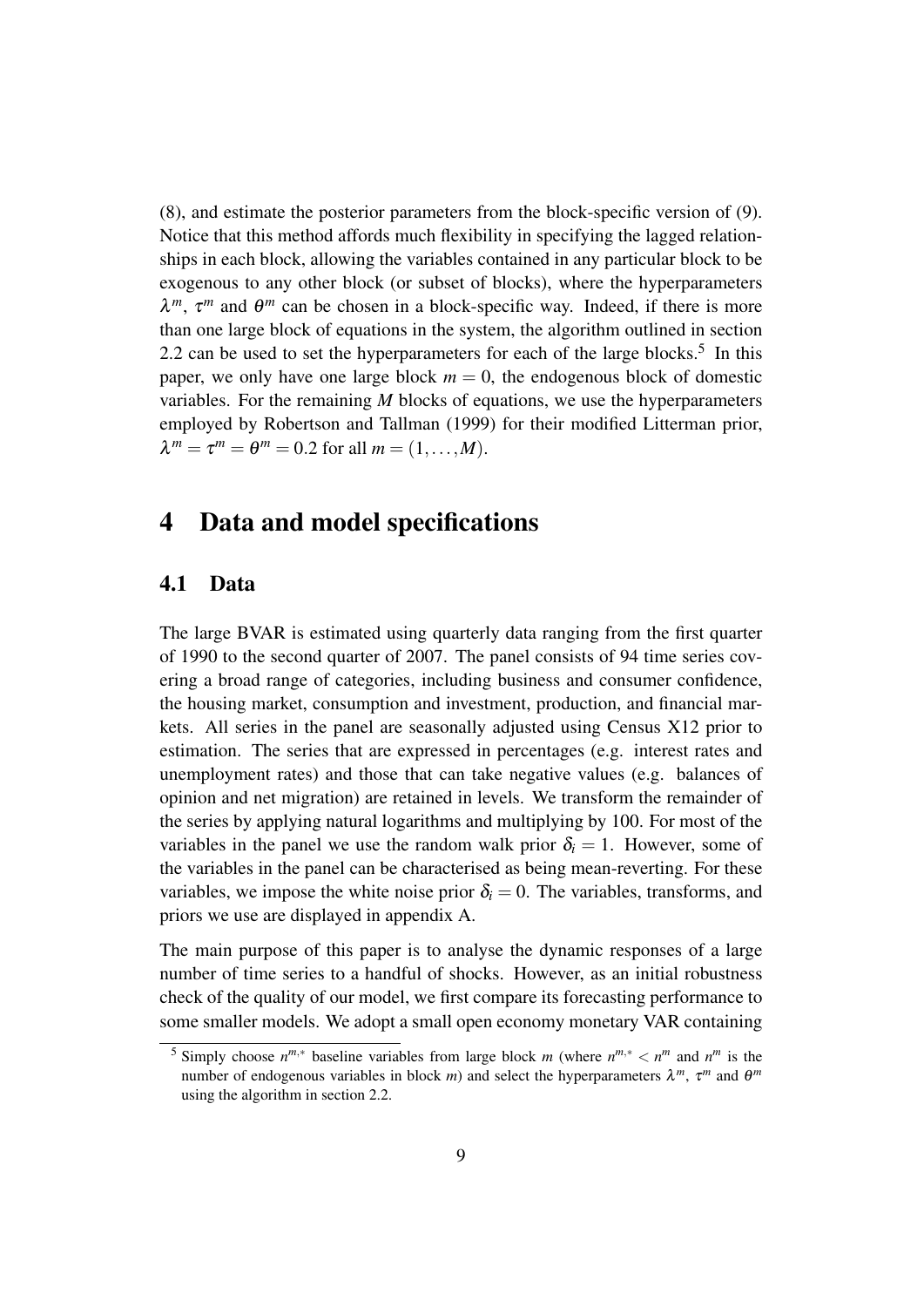real GDP, tradable and non-tradable consumer prices, 90 day interest rates, and the real exchange rate as our baseline specification.<sup>[6](#page-11-0)</sup> All other VARs we consider nest this baseline specification. Note that the lag length *p* in all VARs is set to 4 unless otherwise stated.

#### <span id="page-11-4"></span>4.2 Model specifications

*BL* is our baseline VAR for determining the overall tightness of our Bayesian prior  $\lambda$  and is estimated with OLS. To guard against possible over-parameterisation – which will lead to poor forecasting performance – we also estimate the baseline VAR using the Schwartz-Bayesian Information Criteria (SBC) to determine the lag length, allowing lags to range from 1 to *p*. (This estimated version of the model is called *BLSBC*.) In addition, we estimate this model using data-determined Bayesian priors,  $BL^{BVAR}$ , as in [Del Negro and Schorfheide \(2004\).](#page-25-10)<sup>[7](#page-11-1)</sup> We also estimate two univariate models for the forecasting exercise: an autoregressive model *AR* and a random walk model *RW*. [8](#page-11-2) The remaining BVARs are estimated using the methods described in sections [2.2](#page-8-1) and [3](#page-9-0) and are displayed in table [1.](#page-13-0)

In table [1,](#page-13-0) the first column identifies the left hand side (endogenous) variables contained in each block of equations *m*, and the second column identifies the blocks in which these blocks appear as right hand side (explanatory) variables. For example, the *BL* model only contains one block of equations (*m* = 0), and all of these variables appear as explanatory variables within this block.

The *MED* model is a variant of the medium-sized model used in [Haug and Smith](#page-26-10) [\(2007\).](#page-26-10)<sup>[9](#page-11-3)</sup> The model has a domestic endogenous block ( $m = 0$ ), and a foreign block  $(m = 2)$  containing world GDP, the world CPI, and world 90-day rates. The domestic variables do not appear as right-hand-side variables in the foreign sector, but the foreign variables appear both in the foreign block and the domestic block.

<span id="page-11-0"></span><sup>6</sup> We exclude the volatile petrol price category from the tradable price index, and we exclude the large fall in rents in 2001Q1 from the non-tradable price index. This fall resulted from a shift to income-related rents for state-owned houses.

<span id="page-11-1"></span><sup>7</sup> *BLBVAR* is estimated using the Bayesian priors discussed in section [2.](#page-4-0) Following [Del Negro](#page-25-10) [and Schorfheide \(2004\),](#page-25-10) the hyperparameter  $\lambda$  is chosen to maximise the marginal data density using a grid search over a range of values of  $\lambda$ . As in the case of the large BVAR, the other hyperparameters  $\tau$  and  $\theta$  chosen such that  $\tau = \theta = \lambda$ .

<span id="page-11-2"></span><sup>8</sup> The *AR* model uses the *SBC* to determine the lag length, allowing lags to range from 1 to *p*.

<span id="page-11-3"></span><sup>9</sup> This model differs from the [Haug and Smith \(2007\)](#page-26-10) model in that the CPI is split into the tradable CPI and the non-tradable CPI.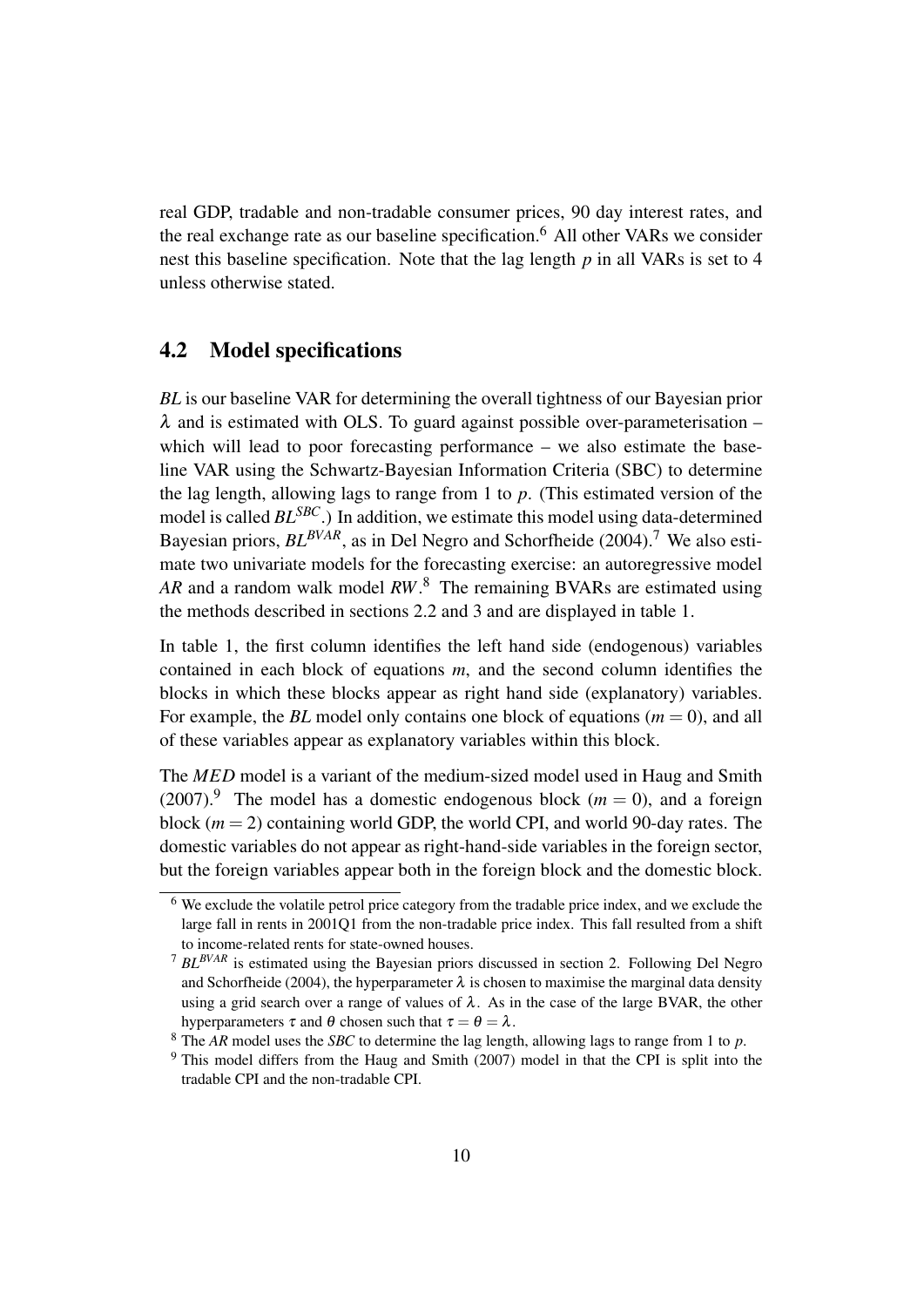The *MEDL* model is a variant of the large model used in [Buckle](#page-25-9) *et al* (2007). This model differs from the [Buckle](#page-25-9) *et al* (2007) model in three main respects. First, we express our model in levels, while [Buckle](#page-25-9) *et al* (2007) specify their model in terms of deviations from trend. Second, we use slightly different data in our model. Specifically, our model splits the CPI into the tradable CPI and the nontradable CPI; includes the real exchange rate instead of the nominal exchange rate; includes the Southern Oscillation Index as the climate variable instead of the Soil Moisture Deficit; and includes exports of goods prices expressed in world prices instead of total export prices expressed in world prices.[10](#page-12-0) Third, our model imposes fewer restrictions on the variables entering each equation.<sup>[11](#page-12-1)</sup>

In this model, the baseline domestic block  $(m = 0)$  is augmented with GNE, real exports, and real equity prices, and the foreign block  $(m = 2)$  is augmented with goods export prices and import prices (both expressed in world prices), and world equity prices. There is also a climate block  $(m = 1)$  containing the Southern Oscillation Index. The variables in the foreign block  $(m = 2)$  enter the foreign and domestic blocks ( $m = 0, 2$ ), and the climate variable ( $m = 1$ ) enters the climate block and the domestic block  $(m = 0, 1)$ .

Our large model *LAR* contains all of the variables in the *MEDL* model plus another 80 variables. The domestic block  $(m = 0)$  is augmented with real GDP and GDP deflator data, housing market data, labour market data, survey (business and consumer confidence) data, and money market data. The foreign block  $(m = 2)$  is augmented with world 10-year interest rates, and the climate block  $(m = 1)$  is the same as in the *MEDL* model. Together, the domestic, foreign, and climate blocks interact in the same way as in the *MEDL* model. The *LAR* model, however, contains oil prices  $(m = 3)$ , which appear in the oil price block, the foreign block, and the domestic block  $(m = 0, 2, 3)$ .

<span id="page-12-0"></span><sup>&</sup>lt;sup>10</sup> The Southern Oscillation Index measures the difference in standardised monthly mean air pressure between Tahiti and Darwin, and is indicative of the Southern Oscillation phenomenon, which can bring major changes to climate conditions in New Zealand. A reading below -10 on the Southern Oscillation Index is associated with the El Nino climate pattern, while a reading above 10 is associated with the La Nina weather pattern. Both El Nino and La Nina tend to be associated with drought conditions in different parts of New Zealand.

<span id="page-12-1"></span><sup>&</sup>lt;sup>11</sup> For example, [Buckle](#page-25-9) *et al* (2007) have four blocks of equations, and export and import prices are determined in a foreign block containing lags of export and import prices and world GDP. Our model, in contrast, determines all foreign variables endogenously within one block.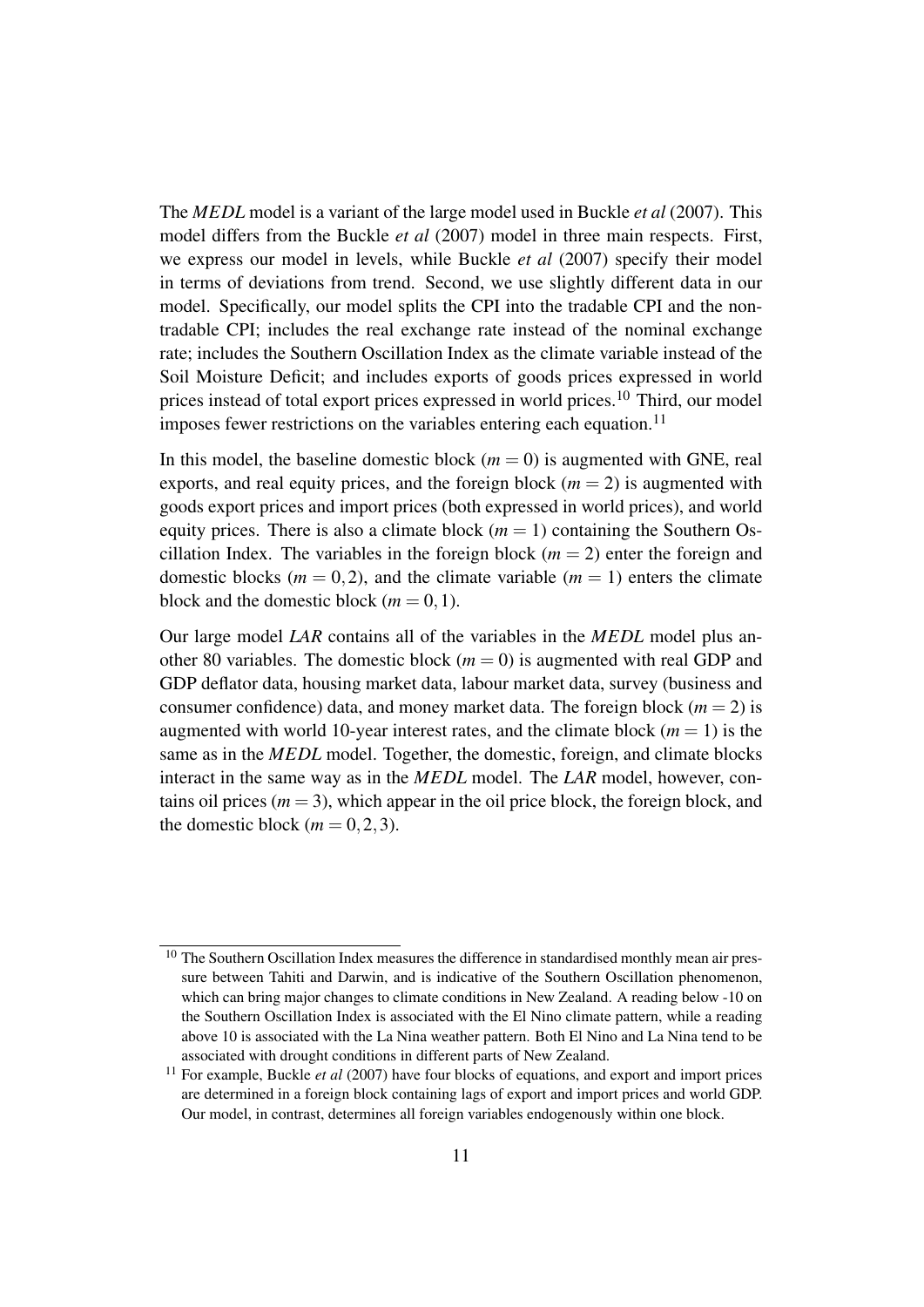<span id="page-13-0"></span>

| The lag structure of the VARs<br>Table 1 |                                  |                                                                               |                                              |                                                                                                 |                                                                                                                                                                 |
|------------------------------------------|----------------------------------|-------------------------------------------------------------------------------|----------------------------------------------|-------------------------------------------------------------------------------------------------|-----------------------------------------------------------------------------------------------------------------------------------------------------------------|
| BLOCK (LHS)                              | IN BLOCK (RHS)<br><b>APPEARS</b> | <b>BL</b>                                                                     | MED                                          | <b>MEDL</b>                                                                                     | LAR                                                                                                                                                             |
| $m=0$                                    | $m=0$                            | Real exchange rate<br>Non-tradable CPI<br>Tradable CPI<br>90-day rates<br>GDP | BL                                           | Real equity prices<br>MED plus<br>Exports<br>GDE                                                | Real expenditure GDP components<br>Real production GDP components<br>Housing market data<br>Labour market data<br>Money market data<br>Survey data<br>MEDL plus |
| $m =$                                    | $m=0,1$                          |                                                                               |                                              | Southern Oscillation index MEDL                                                                 |                                                                                                                                                                 |
| $m=2$                                    | $m=0,2$                          |                                                                               | World 90-day rates<br>World GDP<br>World CPI | (excludes world CPI)<br>Goods export prices<br>World equity prices<br>Import prices<br>MED plus | World 10-year rates<br>MEDL plus                                                                                                                                |
| $m=3$                                    | $m = 0, 2, 3$                    |                                                                               |                                              |                                                                                                 | Dubai oil prices (\$US)                                                                                                                                         |
| Number of variables                      |                                  | 5                                                                             | $\infty$                                     | $\overline{4}$                                                                                  | $\overline{6}$                                                                                                                                                  |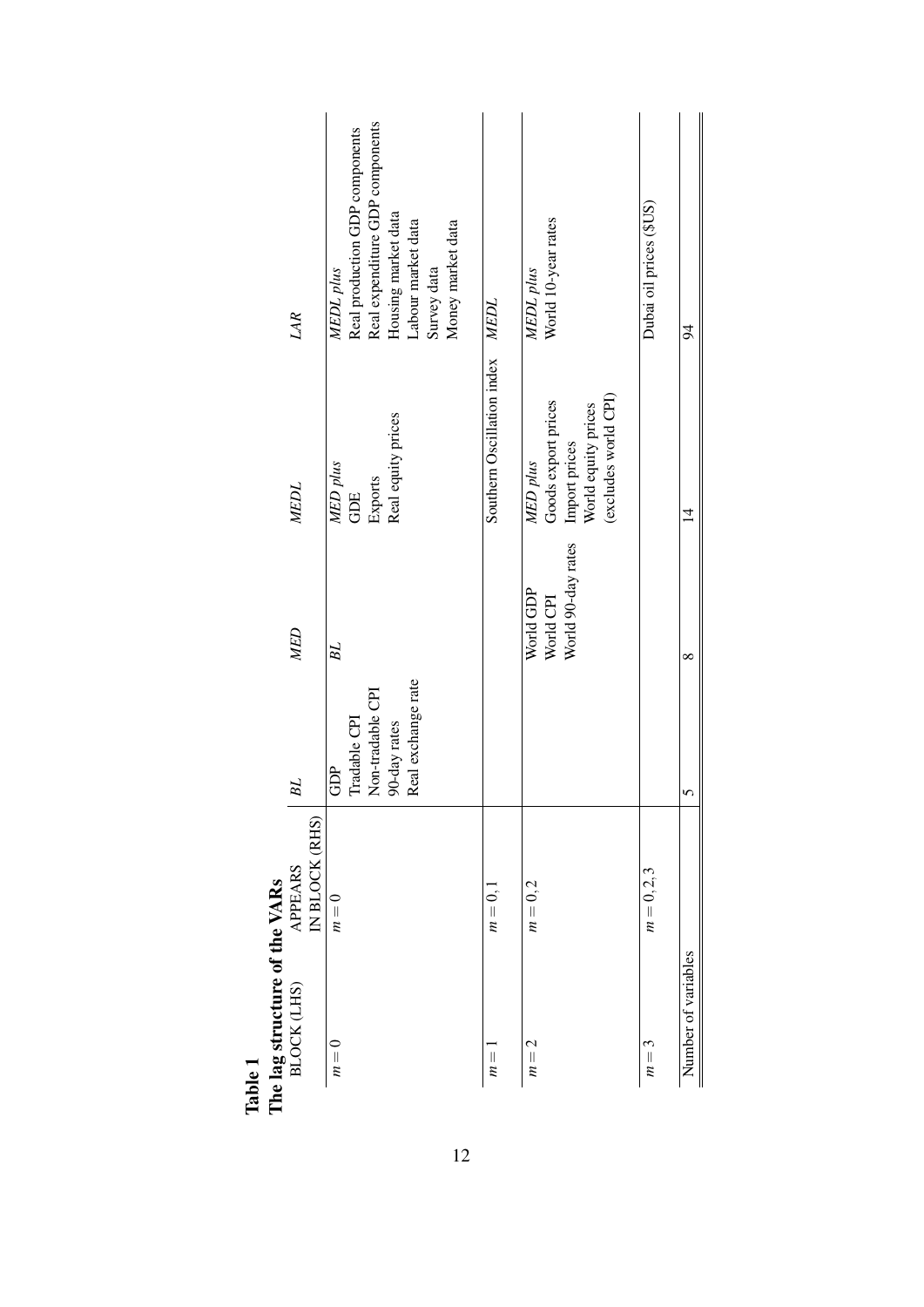## <span id="page-14-0"></span>5 Forecasting results

Table 2

We compare the forecasting performance of the models up to four quarters ahead over an out-of-sample period ranging from 2000Q1 and 2007Q1. At each point *t* in the out-of-sample evaluation period all parameters – including the tightness of the BVAR hyperparameters – are re-estimated conditional on data up to *t* −1. Forecasting performance is evaluated using the *n* <sup>∗</sup> benchmark variables: real GDP, tradable CPI, non-tradable CPI, 90-day rates, and the real exchange rate.

|                |                     |         | Univariate | Multivariate |                            |                      |            |             |  |  |
|----------------|---------------------|---------|------------|--------------|----------------------------|----------------------|------------|-------------|--|--|
| Horizon        | Variable            | AR      | RW         | BL           | $\mathit{BL}^\mathit{SBC}$ | $BL^{\textit{BVAR}}$ | <b>MED</b> | <b>MEDL</b> |  |  |
| 1              | <b>GDP</b>          | 0.83    | 0.83       | $0.29*$      | 0.83                       | $0.73*$              | $0.45*$    | 0.64        |  |  |
|                | <b>Tradable CPI</b> | 0.81    | $0.53*$    | 1.21         | 1.16                       | $1.25*$              | 0.97       | 1.03        |  |  |
|                | Non-tradable CPI    | 1.16    | 1.13       | $0.41*$      | 0.65                       | 0.67                 | $0.32*$    | $0.47*$     |  |  |
|                | 90-day rates        | 0.75    | 0.68       | $0.29*$      | $0.53*$                    | 0.74                 | $0.32*$    | $0.48*$     |  |  |
|                | Real exchange       | 1.04    | 0.85       | $0.58*$      | 1.09                       | 1.07                 | $0.73*$    | $0.73*$     |  |  |
| $\overline{2}$ | <b>GDP</b>          | 0.76    | 0.79       | $0.23*$      | 0.74                       | $0.73*$              | $0.36*$    | $0.52*$     |  |  |
|                | Tradable CPI        | 0.70    | $0.53*$    | 1.35         | $1.35*$                    | 1.29                 | 0.98       | 1.00        |  |  |
|                | Non-tradable CPI    | 1.21    | 1.12       | $0.41*$      | 0.60                       | $0.57*$              | $0.33*$    | $0.42*$     |  |  |
|                | 90-day rates        | $0.57*$ | $0.54*$    | $0.27*$      | $0.52*$                    | 0.78                 | $0.16*$    | $0.36*$     |  |  |
|                | Real exchange       | 1.17    | $0.50*$    | $0.29*$      | 0.76                       | 1.02                 | $0.47*$    | $0.51*$     |  |  |
| 3              | <b>GDP</b>          | $0.65*$ | 0.77       | $0.15*$      | 0.57                       | $0.68*$              | $0.24*$    | $0.41*$     |  |  |
|                | <b>Tradable CPI</b> | 0.67    | $0.61*$    | 1.08         | $1.64*$                    | 1.26                 | 0.97       | $0.92*$     |  |  |
|                | Non-tradable CPI    | 1.41    | 1.44       | 0.67         | 0.75                       | $0.66*$              | $0.42*$    | $0.49*$     |  |  |
|                | 90-day rates        | $0.43*$ | $0.37*$    | $0.24*$      | 0.45                       | 0.54                 | $0.13*$    | $0.19*$     |  |  |
|                | Real exchange       | 1.20    | $0.45*$    | $0.23*$      | 0.71                       | 1.02                 | $0.45*$    | $0.44*$     |  |  |
| $\overline{4}$ | <b>GDP</b>          | 0.72    | 1.04       | $0.16*$      | $0.49*$                    | 0.83                 | $0.23*$    | $0.37*$     |  |  |
|                | Tradable CPI        | 0.70    | 0.78       | 1.11         | $2.29*$                    | $1.38*$              | 1.03       | 1.03        |  |  |
|                | Non-tradable CPI    | 1.92    | 2.14       | 1.13         | 1.26                       | 0.88                 | $0.58*$    | $0.65*$     |  |  |
|                | 90-day rates        | $0.46*$ | $0.35*$    | $0.30*$      | $0.51*$                    | 0.60                 | $0.17*$    | $0.15*$     |  |  |
|                | Real exchange       | 1.27    | $0.49*$    | $0.23*$      | 0.71                       | 1.04                 | $0.38*$    | $0.45*$     |  |  |

<span id="page-14-1"></span>Large BVAR (*LAR*) MSFEs relative to the other models

The numbers displayed are MSFEs from *LAR* relative to the MSFEs from the models displayed in columns. A ratio greater (less) than one indicates a deterioration (improvement) relative to *LAR.* ∗ denotes a significant difference in MSFEs at the 10 per cent level, according to the [Diebold and Mariano \(1995\)](#page-25-11) test.

For the purposes of the forecast comparison, our benchmark model is the large BVAR. Following [Diebold and Mariano \(1995\),](#page-25-11) we test the null hypothesis that model *f* and the large BVAR (denoted  $f = 0$ ) have equal forecast accuracy on the basis of mean squared forecast error (MSFE) comparisons. Specifically, squared forecast errors are constructed over the evaluation period for each model, each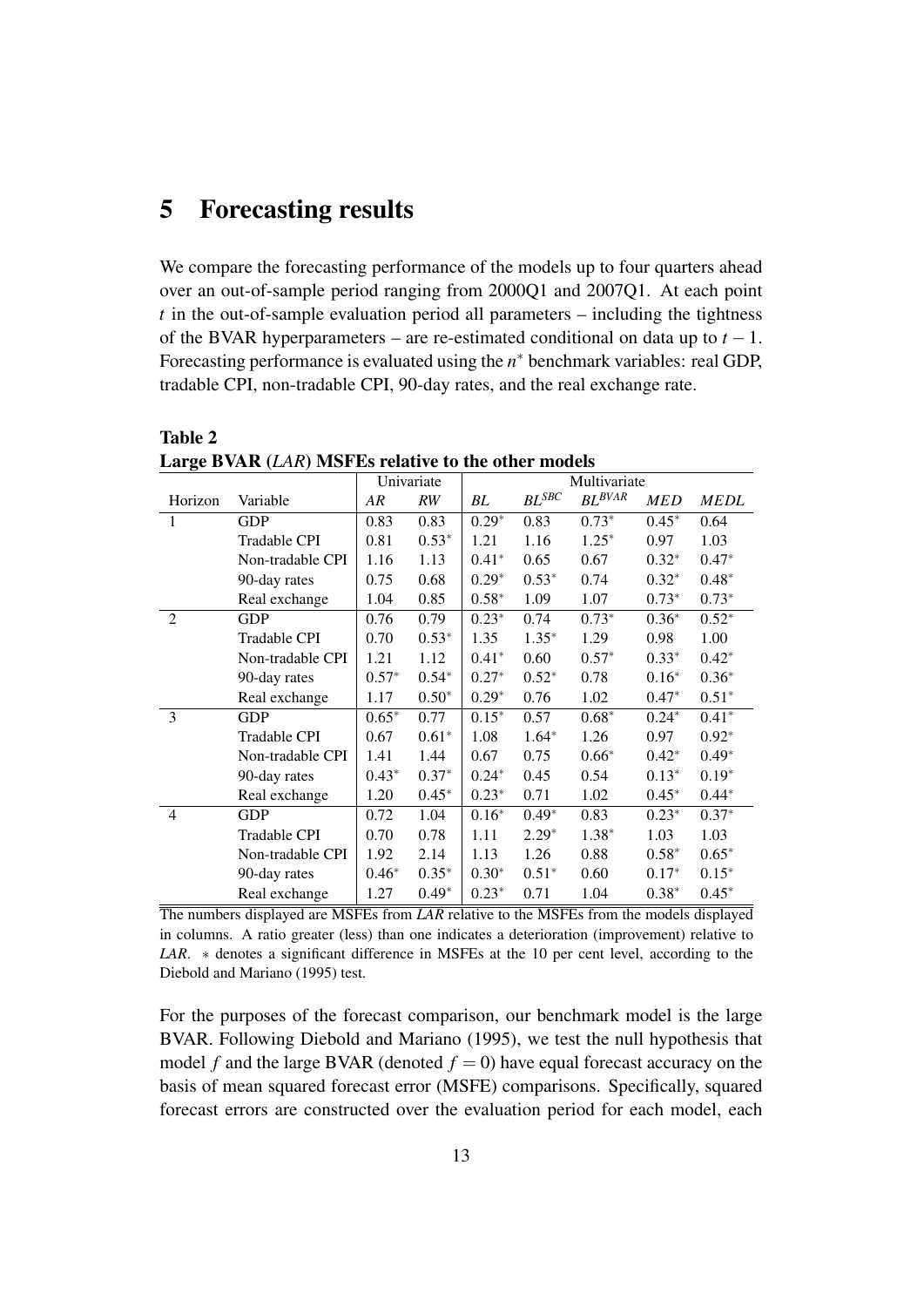variable, and each horizon:

$$
\varepsilon_{i,t+h}^f = (\hat{y}_{i,t+h}^f - y_{i,t+h})^2
$$
 (13)

where  $y_{i,t+h}$  is the ex-post variable at horizon *h*,  $\hat{y}_i^f$  $\sum_{i,t+h}^{J}$  is the *h*-step-ahead forecast from model f, and  $h = 1, \ldots, 4$ . The difference between the squared forecast errors of the competing models and the large BVAR,  $d_t = \varepsilon_{i,t+h}^f - \varepsilon_{i,t}^0$  $\sum_{i,t+h}^{0}$ , is used to produce a sequence of squared forecast error differentials  $\{d_t\}_{t=1}^T$ , where  $T = ((T_2 - 4) - T_1)$  and  $T_1$  and  $T_2$  are the first and last dates over which the the out-of-sample forecasts are made. The mean difference in MSFEs is then tested by regressing the sequence of squared error differentials on a constant. A statistical difference in forecast accuracy between the competing models and the large BVAR is indicated by a constant that is statistically different from zero.<sup>[12](#page-15-1)</sup>

For most forecast variables and horizons, the large BVAR performs at least as well as the competing model specifications (table [2\)](#page-14-1). The model has particularly good performance for 90-day interest rates, outperforming most model specifications (with the exception of the AR and some of the restricted VARs, *BLSBC* and *BLBVAR*).

The large BVAR also generally outperforms the other specifications when forecasting GDP and the real exchange rate. However, the results for tradable prices are less clear-cut, with the restricted small VARs, *BLSBC* and *BLBVAR* significantly outperforming the large BVAR over a number of horizons. For non-tradable prices, the large BVAR forecasts generally as well as the best of the competing specifications.

Overall, the forecasting performance of the large BVAR is good relative to the other model specifications we consider, suggesting that the model is a reasonable description of the data in New Zealand.

### <span id="page-15-0"></span>6 Impulse responses

We consider impulse responses to a monetary policy shock, a net migration shock, and a climate shock. Following [Christiano](#page-25-12) *et al* (2005) and [Bernanke](#page-25-2) *et al* (2005), these shocks are identified using a recursive, shock-specific identification scheme.

<span id="page-15-1"></span><sup>&</sup>lt;sup>12</sup> The variance of the coefficient estimate is adjusted for heteroskedasticity and autocorrelation using the [Newey and West \(1987\)](#page-26-11) estimator with a truncation lag of *h*−1. The test statistic is compared to a Student's *t* distribution with *T* −1 degrees of freedom.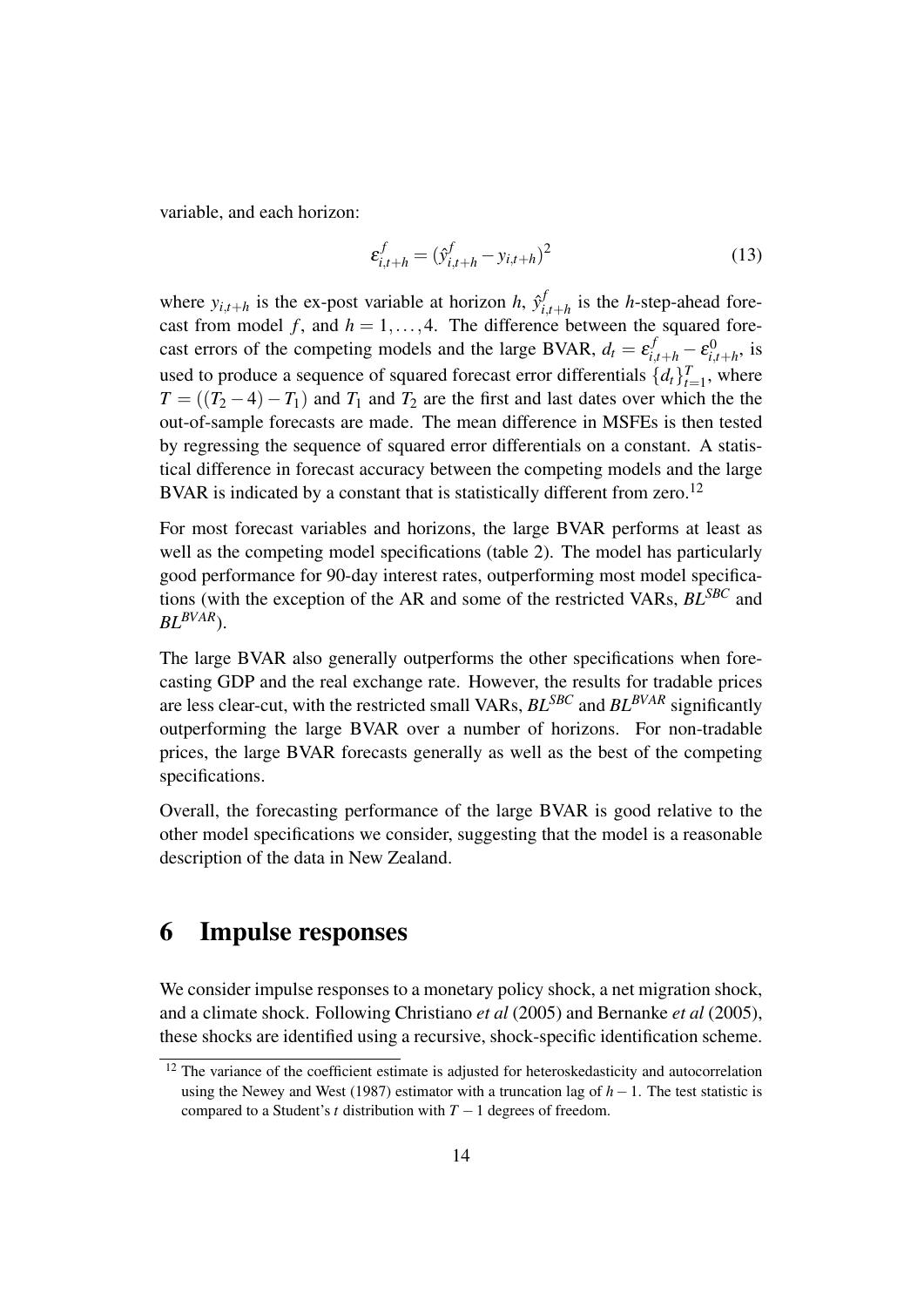For each shock, the variables are grouped into two categories: slow-moving variables  $S_t$  and fast-moving variables  $F_t$ . With  $r_t$  identifying the variable being shocked, the variables are ordered as  $Y = (S_t, r_t, F_t)$ . The ordering of the variables in  $Y_t$  embodies two key identifying assumptions: the variables in  $F_t$  respond contemporaneously to the shock  $r_t$  and the variables in  $S_t$  do not. Our VAR can be written as:

$$
Y_t = c + A_1 Y_{t-1} + \dots + A_p Y_{t-p} + C e_t \tag{14}
$$

where  $A_1, \ldots, A_p$  impose the zero restrictions outlined in section [4.2,](#page-11-4) and *C* is an  $n \times n$  lower triangular Cholesky matrix of the reduced form residuals, i.e.,  $Ce<sub>t</sub> = u<sub>t</sub>$ . The resulting impulse responses to a particular shock  $r<sub>t</sub>$  are invariant to the ordering of the variables in  $S_t$  and  $F_t$  [\(Christiano](#page-25-12) *et al* 2005). For the monetary policy and net migration shocks, the ordering of the variables changes only for  $S_t$  and  $r_t$ ; the domestic financial variables are always included in  $F_t$ <sup>[13](#page-16-0)</sup> For the climate shock, on the other hand, we assume all variables are slow-moving.<sup>[14](#page-16-1)</sup> The classifications of each variable for each shock are displayed in appendix [A.](#page-27-0) For each shock, we compute confidence intervals for our impulse responses by drawing from the estimated posterior distribution of the VAR parameters using the block by block Monte Carlo method laid out in [Zha \(1999\).](#page-26-8)

The impulse responses for all three shocks appear very reasonable. Almost all variables move in the expected direction, and a clear link between migration and the housing market, and between climate and agricultural production is evident. Figure [1](#page-19-0) shows the responses of GDP, tradable CPI, non-tradable CPI, 90-day interest rates, and the real exchange rate for each of the three shocks we consider. In addition, figures [2](#page-20-0) and [3](#page-21-0) show further responses to a monetary policy shock, figure [4](#page-22-0) shows some responses to a net migration shock, and figure [5](#page-23-0) shows some responses to a climate shock. For each graph, the grey shaded region represents the 68 percent confidence interval around the impulse responses. Point estimates for the impulse responses to all three shocks are displayed in appendix [B.](#page-32-0)

#### 6.1 Monetary policy shock

We consider a 100 basis point increase in 90-day interest rates. The responses to this shock look very reasonable, and move in the expected direction in almost

<span id="page-16-0"></span><sup>&</sup>lt;sup>13</sup> Of course, if we considered shocks emanating from the foreign sector, it would make sense to include the foreign financial variables in *F<sup>t</sup>* , along with the domestic financial variables.

<span id="page-16-1"></span><sup>&</sup>lt;sup>14</sup> The climate shock that we consider represents a drought. Because these types of weather events are themselves slow-moving, we assume that all other variables respond with a lag.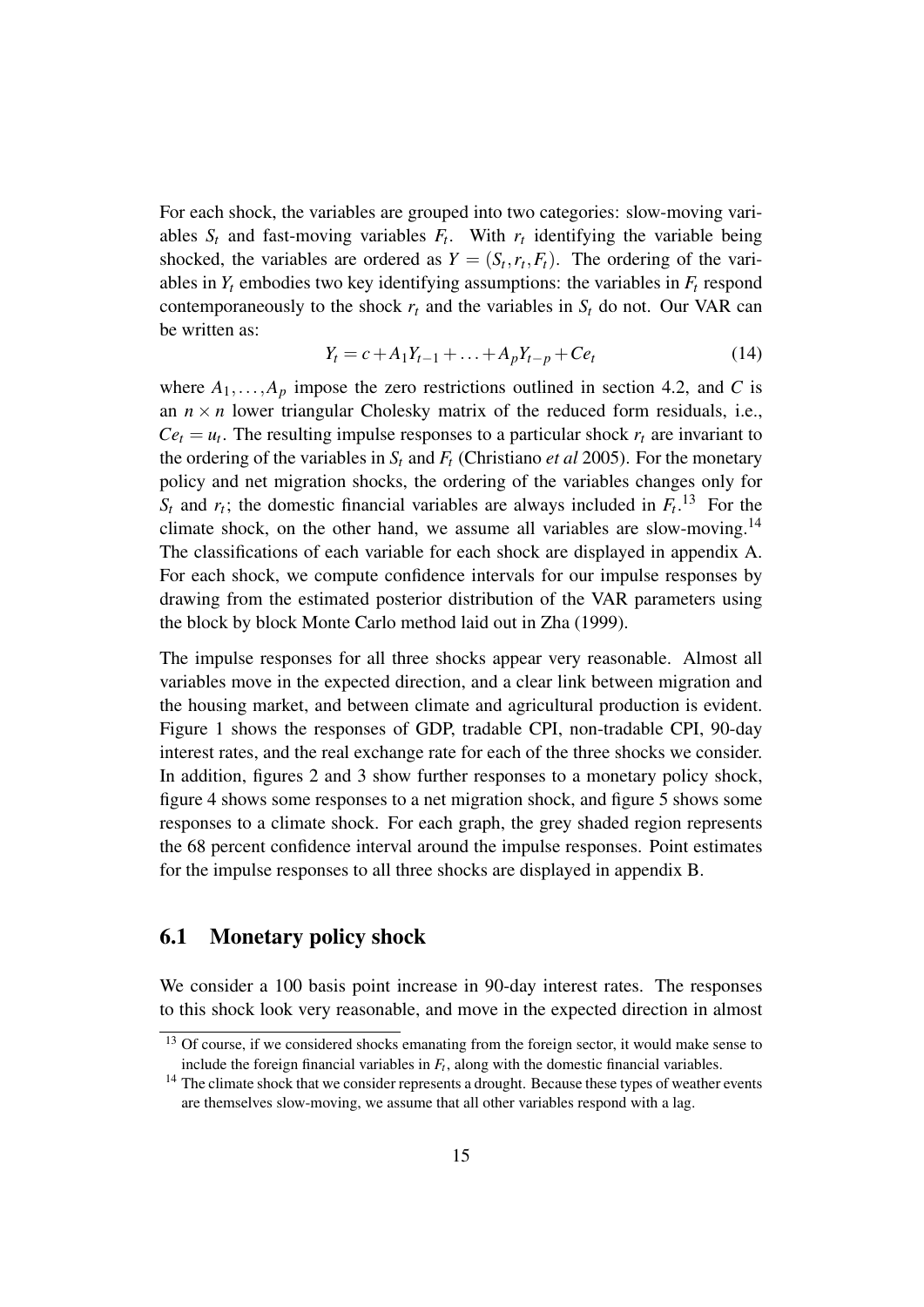every case. The real exchange rate appreciates by 0.5 percent almost immediately, before returning to its starting point after three years. The level of GDP drops by around 0.2 percent over the year following the shock, with this effect persisting for some time. Prices for tradable goods fall by around 0.1 percent after about two years, reflecting the lagged effects of exchange rate appreciation. Prices of non-tradable goods show a similarly sized reaction, but the response is much more delayed.

An advantage of our large BVAR is that we are able to look at impulse responses of a wide range of variables that would not be included in a typical VAR. Figures [2](#page-20-0) and [3](#page-21-0) show a selection of these impulse responses to the monetary policy shock in this model. Across expenditure GDP components, investment shows the largest response, while the consumption response is more muted. The effects of policy tightening are evident in the labour market, with employment falling by 0.2 percent, and unemployment rising by 0.1 percentage points.

Across production GDP components, construction shows the largest response, falling by 0.5 percent. Retail trade, wholesale trade, transportation and manufacturing also show reasonably large responses. Responses are much smaller across primary and service sectors.

#### 6.2 Net migration shock

We consider a 10,000 person shock to net migration of working age population.<sup>[15](#page-17-0)</sup> The effects of this shock are most apparent in the housing market. House prices rise by around 2 percent initially, although this increase is eventually reversed. House sales also rise by around 2 percent, and construction costs increase by 0.5 percent. Residential investment increases by 2 percent, and household consumption rises by just under 0.5 percent. As well as a demand channel through the housing market, a supply channel is evident, with unemployment rising by 0.2 percentage points and skilled labour shortages easing.

<span id="page-17-0"></span><sup>&</sup>lt;sup>15</sup> This shock is equivalent to a 0.3 percent increase in New Zealand's working age population. By way of context, in New Zealand's most recent net migration cycle, net migration's peak contribution to New Zealand's annual working age population growth was 1 percent.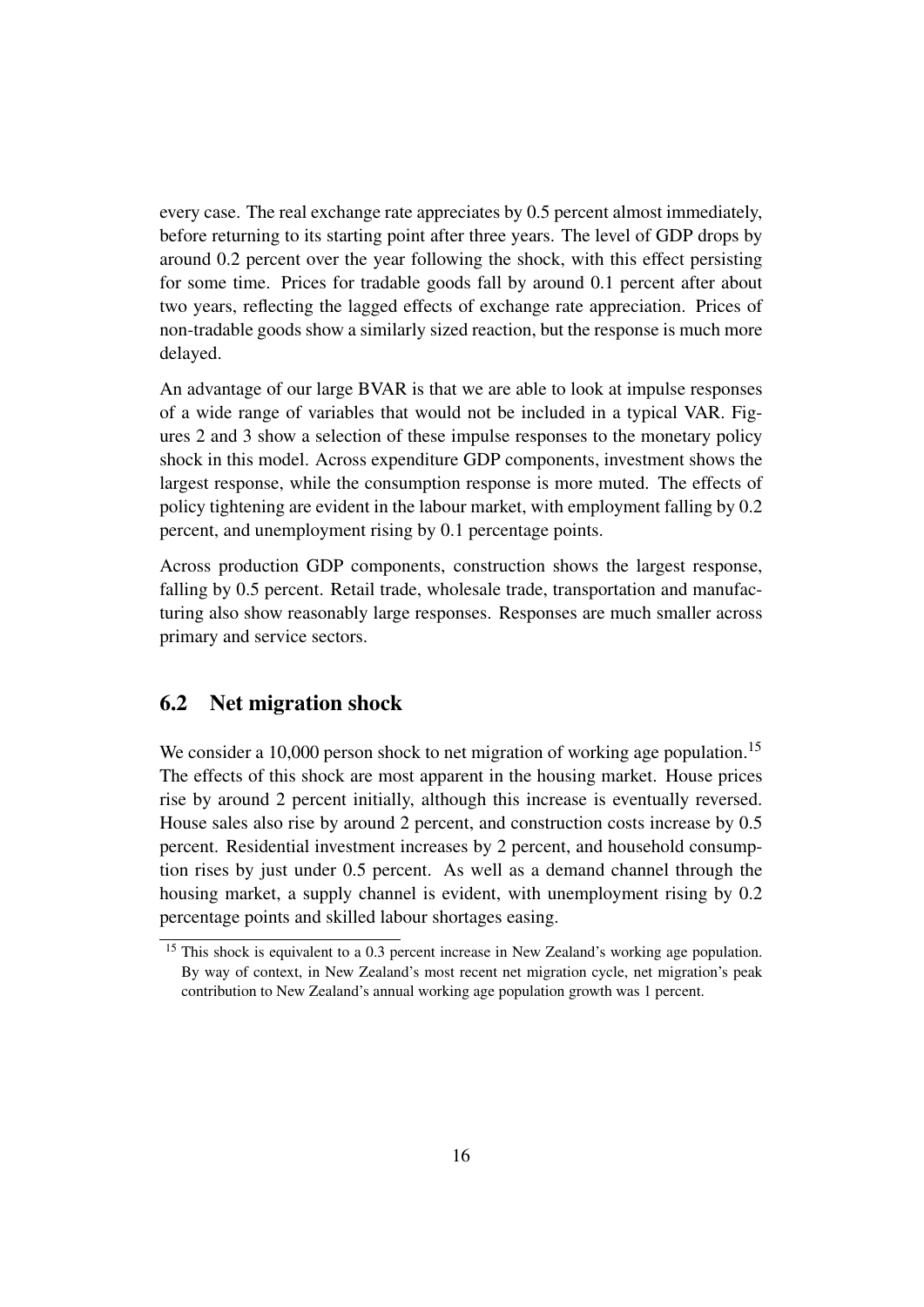#### 6.3 Climate shock

In order to assess the effects of a climate shock, we consider a 20 point shock to the absolute value of the Southern Oscillation Index. A reading of 20 in either direction on this index would usually be associated with a severe drought.

Our model suggests that a climate event of this nature reduces both agricultural and manufacturing production by around 1 percent.<sup>[16](#page-18-0)</sup> Value added in the electricity sector falls by almost 0.5 percent, as production switches from hydroelectric generation to the more resource-intensive thermal generation. The aggregate level of GDP falls by 0.3 percent and exports fall by 1 percent.

<span id="page-18-0"></span><sup>&</sup>lt;sup>16</sup> The processing of meat and dairy products constitutes almost 20 percent of the manufacturing sector in New Zealand.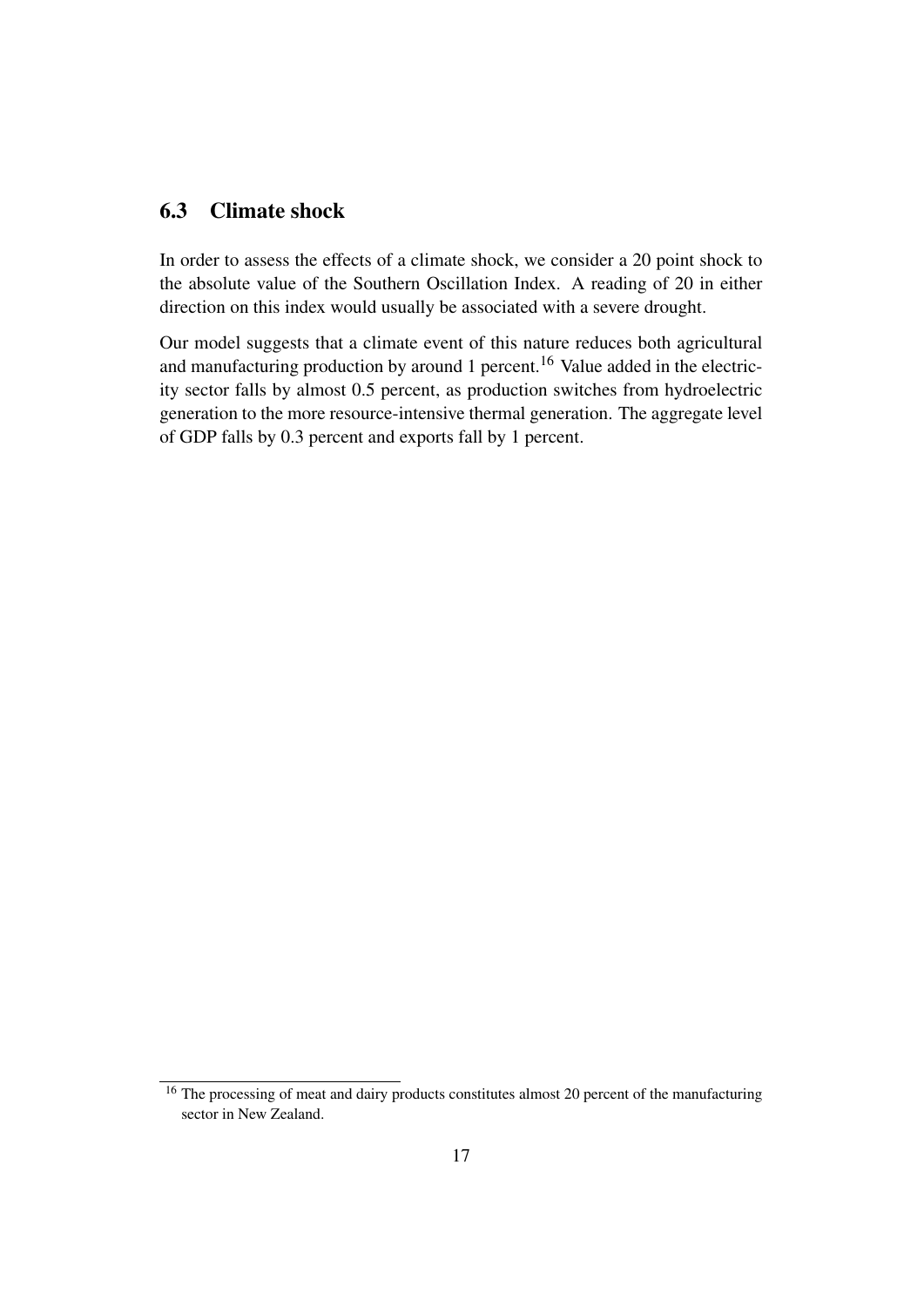

<span id="page-19-0"></span>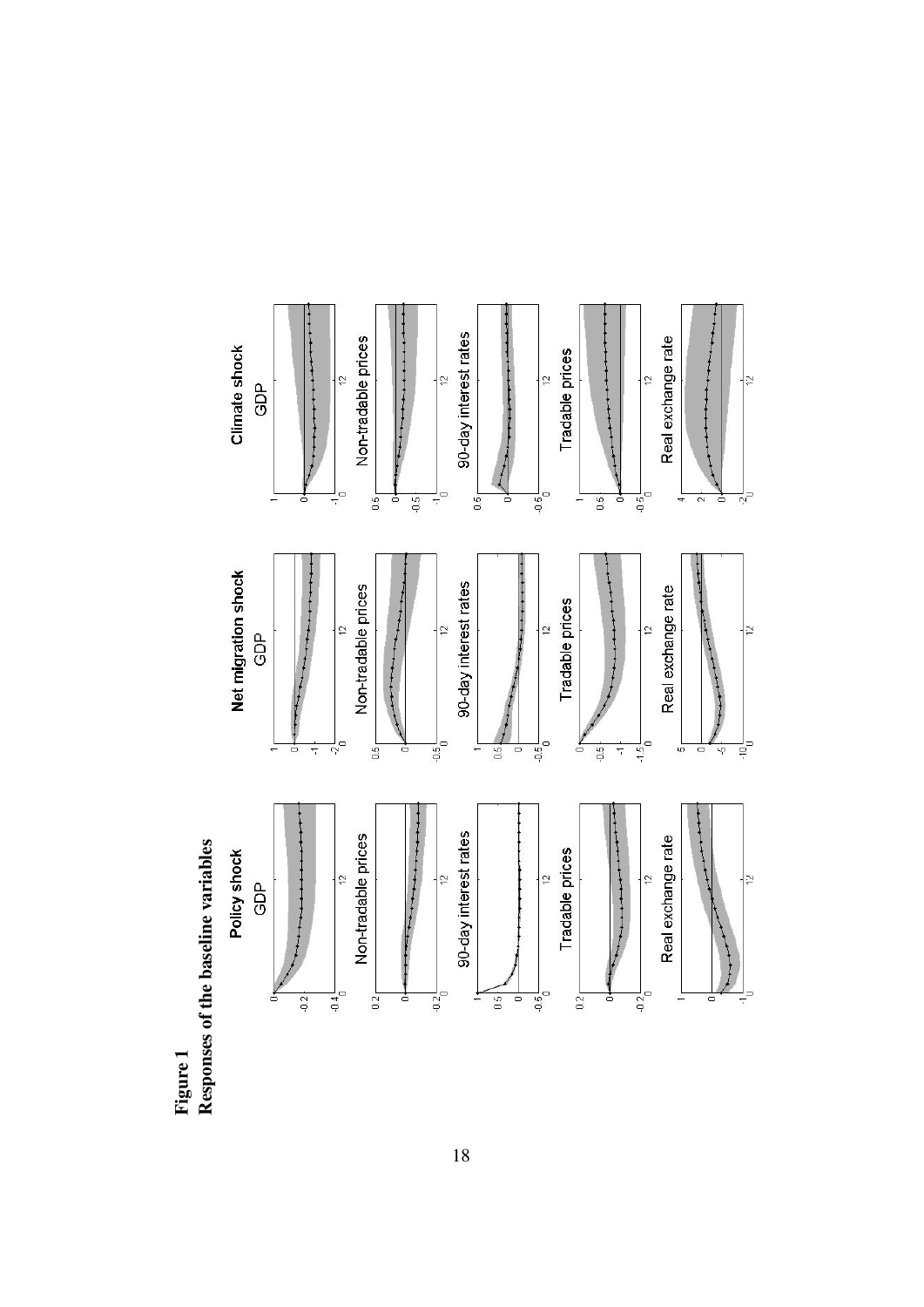

<span id="page-20-0"></span>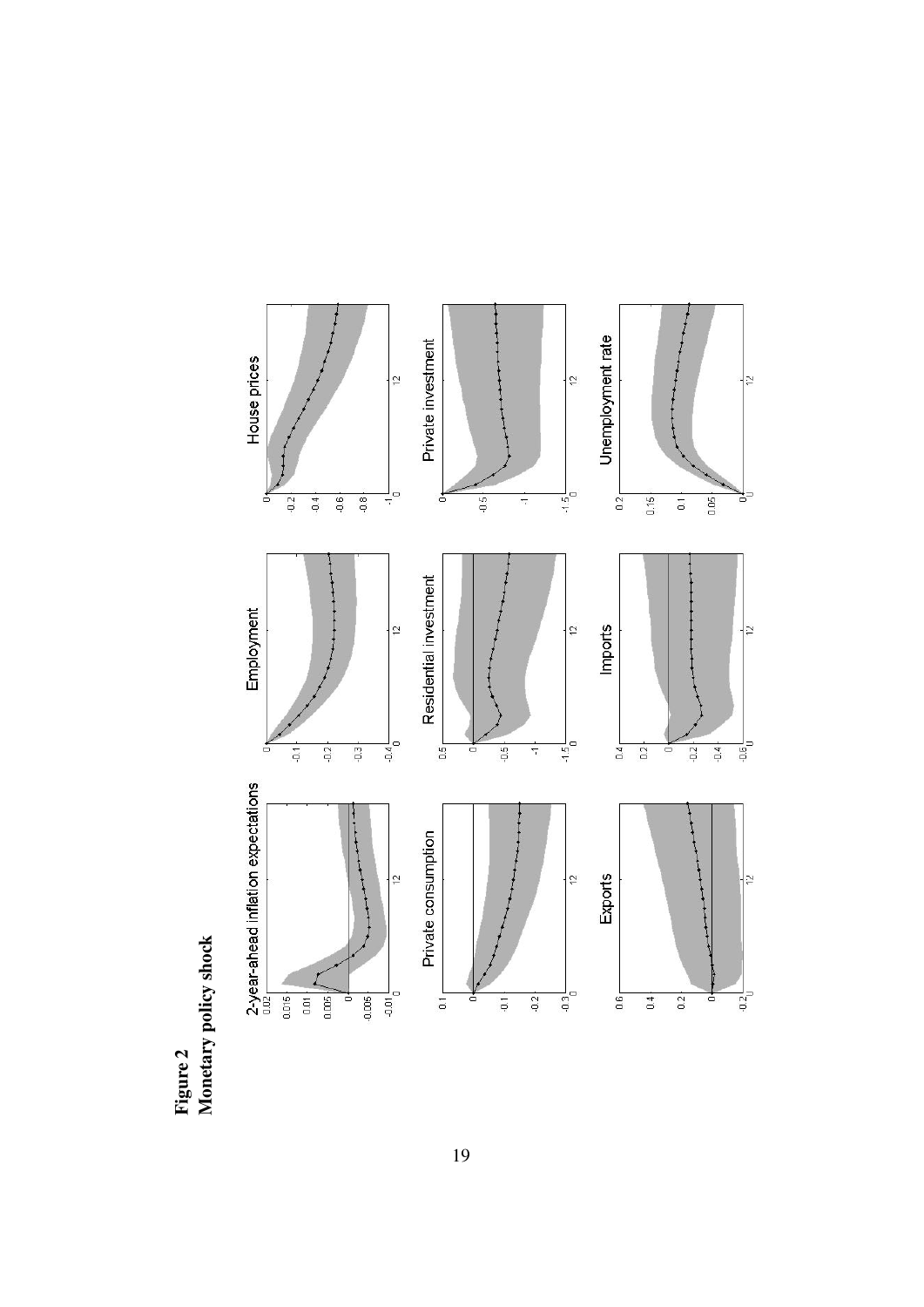Figure 3<br>Monetary policy shock: production GDP Monetary policy shock: production GDP

<span id="page-21-0"></span>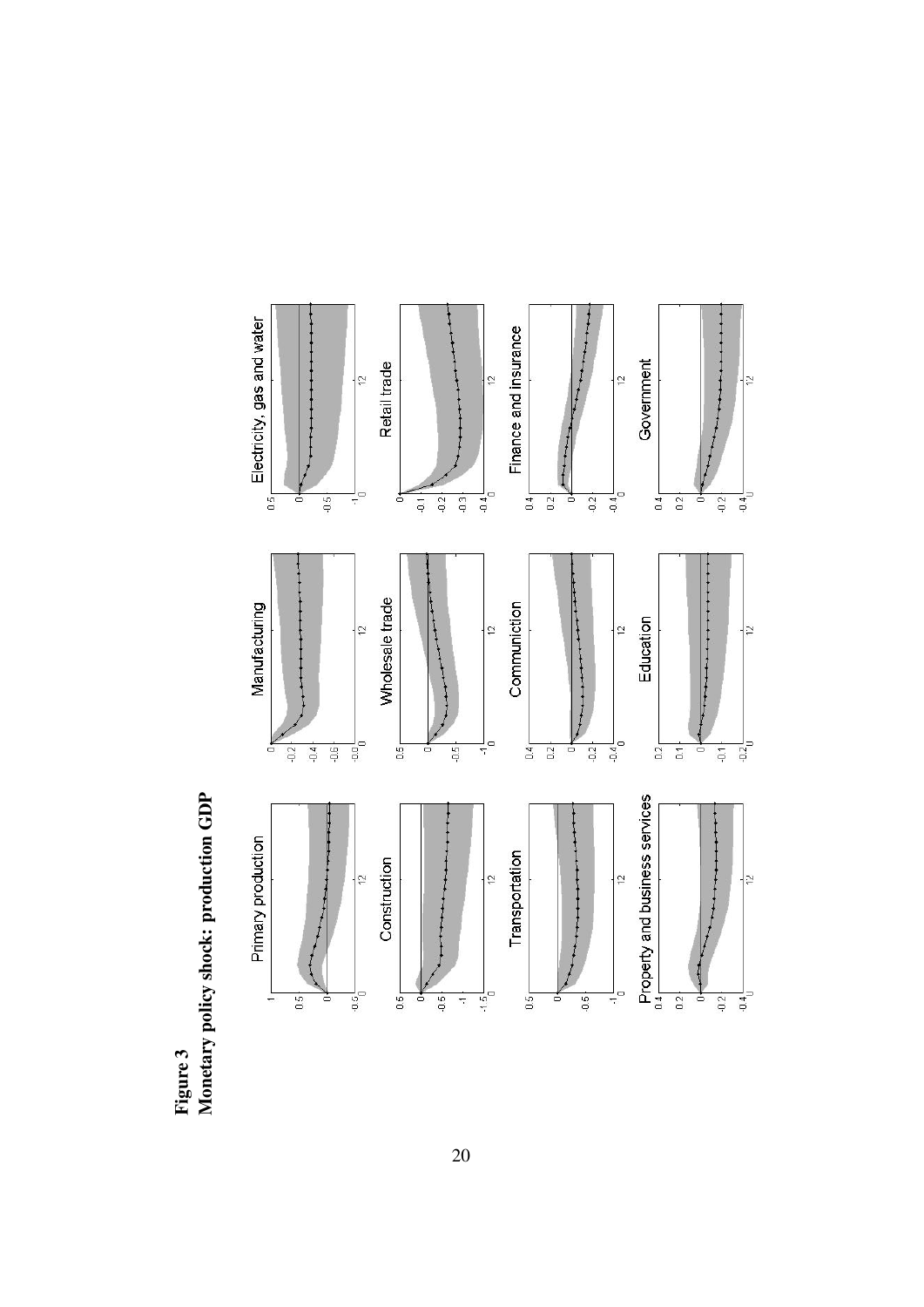Figure 4<br>Net migration shock Net migration shock

<span id="page-22-0"></span>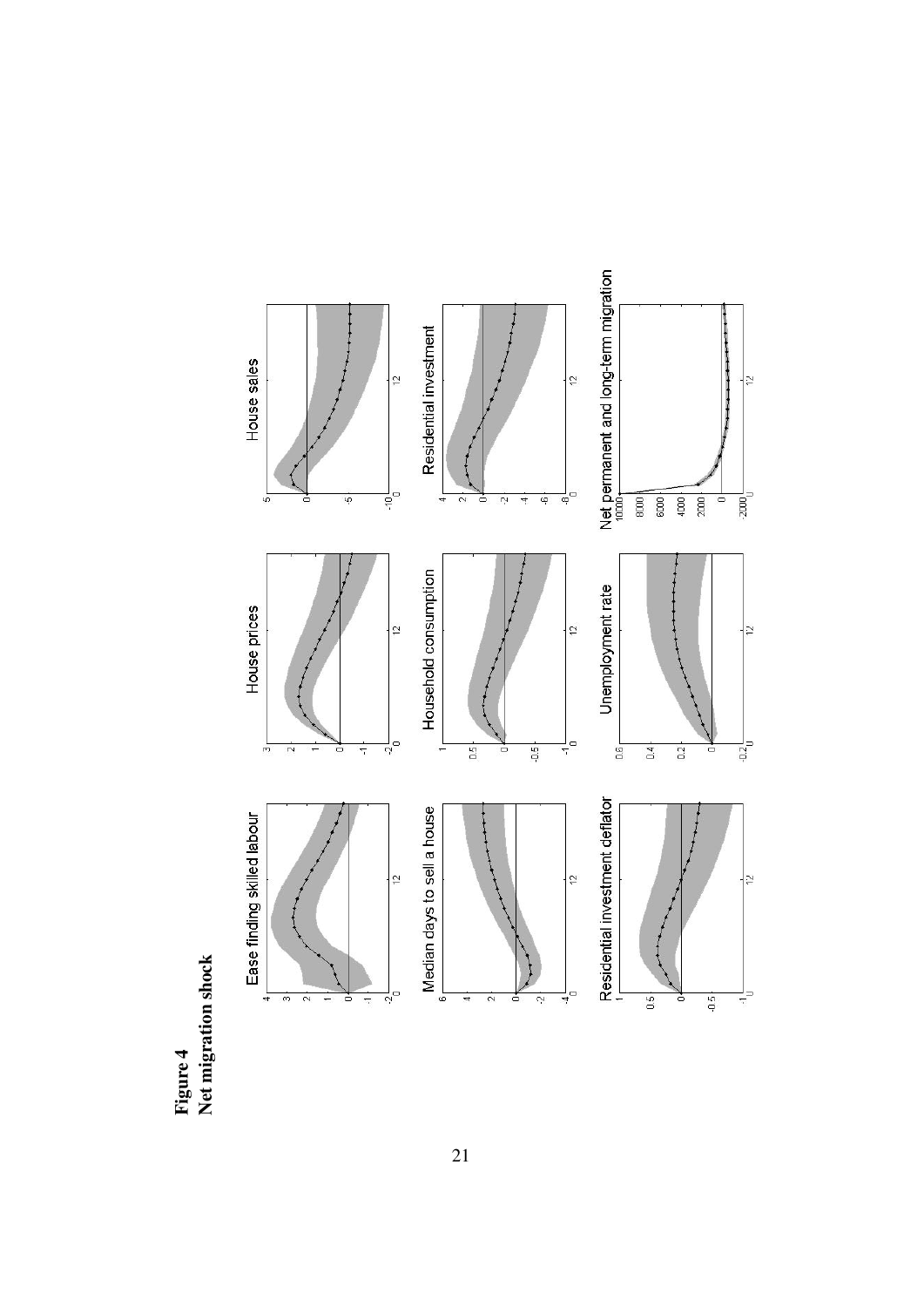Figure 5 Climate shock

<span id="page-23-0"></span>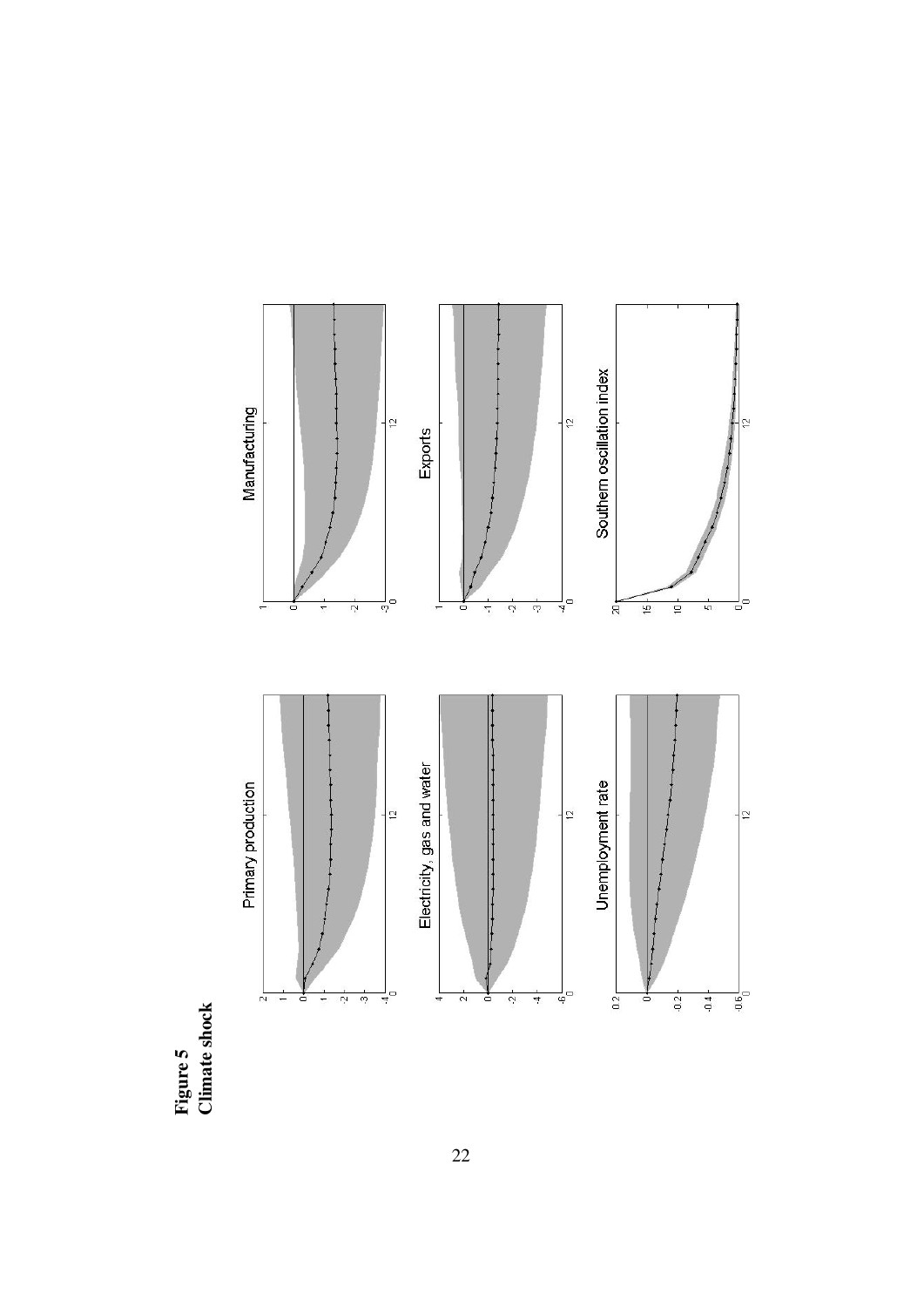## <span id="page-24-0"></span>7 Summary and conclusion

This paper analysed a large BVAR for New Zealand. We extended the work of [Banbura](#page-25-5) *et al* (2007) by adding a co-persistence prior, and by generalising the algorithm for determining the tightness of the Bayesian prior to the case where restrictions on lags are imposed.

We found that our large BVAR produces relatively good forecasts of real GDP, tradable and non-tradable prices, 90-day rates and the real exchange rate compared with a range of other time series models, and reasonable impulse responses to a monetary policy shock, a net migration shock, and a climate shock. Overall, we find that the large BVAR is a useful tool for analysing shock transmission in a data-rich environment.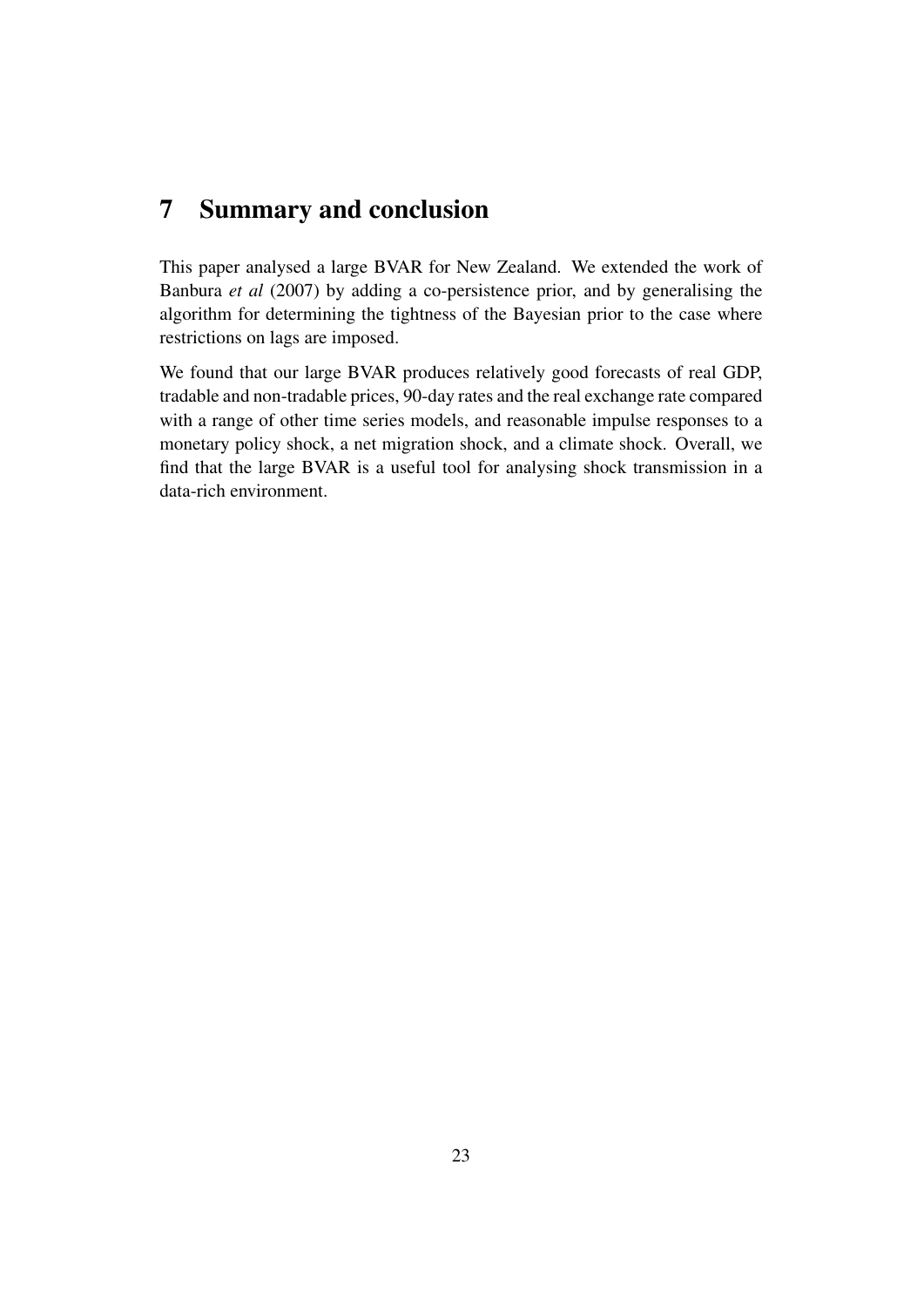### <span id="page-25-5"></span>References

- Banbura, M, D Gianonne, and L Reichlin (2007), "Bayesian VARs with Large Panels," *Centre for Economic Policy Research (CEPR)*, *Discussion paper*, 6326.
- <span id="page-25-2"></span>Bernanke, B, J Boivin, and P S Eliasz (2005), "Measuring the effects of monetary policy: A factor-augmented vector autoregressive (FAVAR) approach," *The Quarterly Journal of Economics*, 120(1), 387–422.
- <span id="page-25-3"></span>Boivin, J and M Giannoni (2008), "Global forces and monetary policy effectiveness," *National Bureau of Economic Research*, *Working Paper*, 13736.
- <span id="page-25-9"></span>Buckle, R A, K Kim, H Kirkham, N McLellan, and J Sharma (2007), "A structural VAR business cycle model of a volatile small open economy," *Economic Modelling*, 24, 990–1017.
- <span id="page-25-12"></span>Christiano, L J, M Eichenbaum, and C Evans (2005), "Nominal rigidities and the dynamic effects of a shock to monetary policy," *Journal of Political Economy*, 113(1), 1–45.
- <span id="page-25-8"></span>Coleman, A and J Landon-Lane (2007), "Housing markets and migration in New Zealand, 1962-2006," *Reserve Bank of New Zealand*, *Discussion paper*, 2007/12.
- <span id="page-25-7"></span>Cushman, D O and T Zha (1997), "Identifying monetary policy in a small open economy under flexible exchange rates," *Journal of Monetary Economics*, 39, 433–48.
- <span id="page-25-4"></span>De Mol, C, D Gianonne, and L Reichlin (2008), "Forecasting using a large number of predictors: Is Bayesian regression a valid alternative to Principal Components?" *Journal of Econometrics*, forthcoming.
- <span id="page-25-10"></span>Del Negro, M and F Schorfheide (2004), "Priors from general equilibrium models for VARs," *International Economic Review*, 45(2), 643–73.
- <span id="page-25-11"></span>Diebold, F X and R S Mariano (1995), "Comparing predictive accuracy," *Journal of Business and Economic Statistics*, 13(3), 253–63.
- <span id="page-25-6"></span>Doan, T, R Litterman, and C Sims (1984), "Forecasting and conditional projections using realistic prior distributions," *Econometric Reviews*, 3, 1– 100.
- <span id="page-25-0"></span>Forni, M, M Hallin, M Lippi, and L Reichlin (2000), "The generalized factor model: Identification and estimation," *Review of Economics and Statistics*, 82, 540–554.
- <span id="page-25-1"></span>Forni, M, M Hallin, M Lippi, and L Reichlin (2005), "The generalized factor model: one-sided estimation and forecasting," *Journal of the American Statistical Association*, 100(471), 830–840.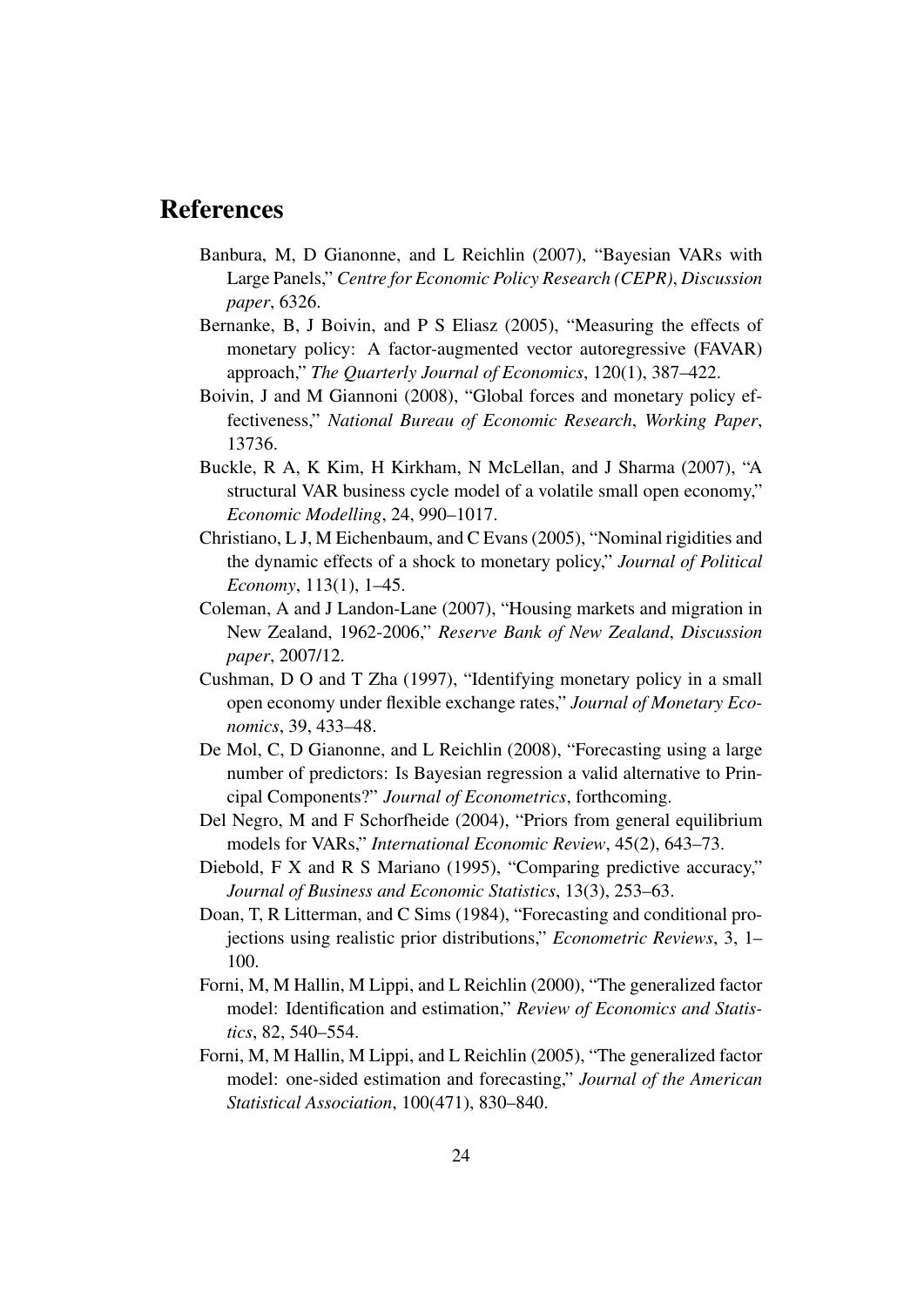- <span id="page-26-10"></span>Haug, A A and C Smith (2007), "Local linear impulse responses for a small open economy," *Reserve Bank of New Zealand*, *Discussion paper*, 2007/09.
- <span id="page-26-6"></span>Kadiyala, K R and S Karlsson (1997), "Numerical methods for estimation and inference in Bayesian VAR-models," .
- <span id="page-26-3"></span>Litterman, R (1986), "Forecasting with bayesian vector autoregressions five years of experience," *Journal of Business and Economic Statistics*, 4, 25–38.
- <span id="page-26-11"></span>Newey, W K and K West (1987), "A simple, positive semidefinite, heteroskedasticity and autocorrelation consistent covariance matrix," *Econometrica*, 55, 703–708.
- <span id="page-26-5"></span>Robertson, J C and E W Tallman (1999), "Vector autoregressions: forecasting and reality," *Federal Reserve Bank of Atlanta*, *Economic Review*, 4–18.
- <span id="page-26-4"></span>Sims, C A (1993), "A nine-variable probabilistic macroeconomic forecasting model," in *Business Cycles, Indicators, and Forecasting*, eds J H Stock and M W Watson, University of Chicago Press, Chicago.
- <span id="page-26-7"></span>Sims, C A and T Zha (1998), "Bayesian methods for dynamic multivariate analysis," *International Economic Review*, 39(4), 949–968.
- <span id="page-26-0"></span>Stock, J H and M W Watson (1999), "Forecasting inflation," *Journal of Monetary Economics*, 44(2), 293–335.
- <span id="page-26-1"></span>Stock, J H and M W Watson (2002), "Macroeconomic forecasting using diffusion indexes," *Journal of Business and Economic Statistics*, 20(2), 147–62.
- <span id="page-26-2"></span>Stock, J H and M W Watson (2005), "Implications of Dynamic Factor Models for VAR Analysis," *National Bureau of Economic Research*, *Working Paper*, 11467.
- <span id="page-26-9"></span>Waggoner, D F and T Zha (2003), "A Gibbs sampler for structural vector autoregressions," *Journal of Economic Dynamics and Control*, 28, 349– 366.
- <span id="page-26-8"></span>Zha, T (1999), "Block recursion and structural vector autoregressions," *Journal of Econometrics*, 90, 291–316.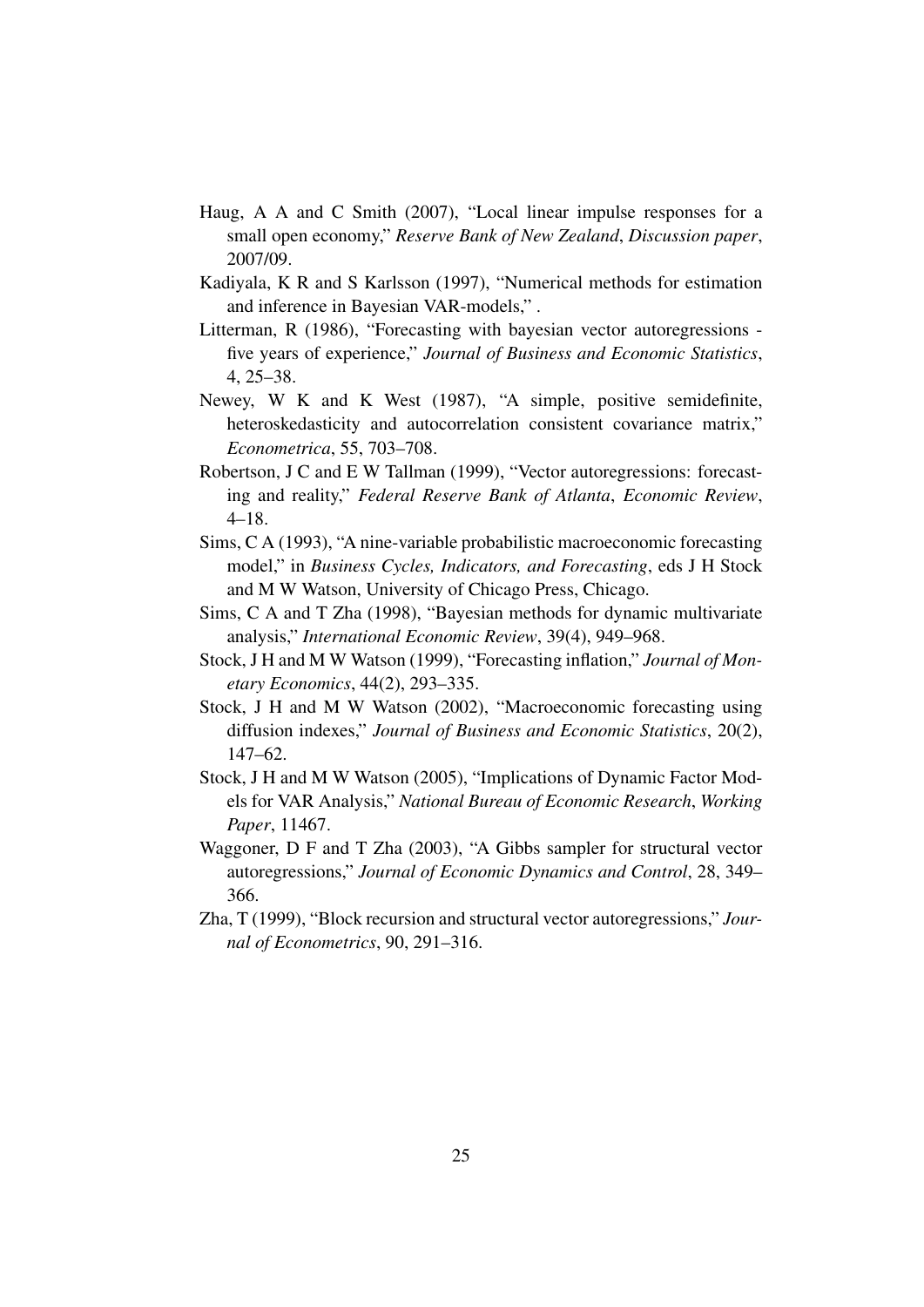# Appendices

## <span id="page-27-0"></span>A Data

## A.1 Data key

| Transform |             |                                           |
|-----------|-------------|-------------------------------------------|
|           | 0           | level                                     |
|           | 1           | log level (multiplied by 100)             |
| Prior     |             |                                           |
|           | 1           | Random Walk                               |
|           |             | White Noise                               |
| Speed     |             |                                           |
|           | S           | Slow                                      |
|           | F           | Fast                                      |
|           | r           | <b>Shock</b>                              |
|           | [MP, NM, C] | [Monetary policy, Net Migration, Climate] |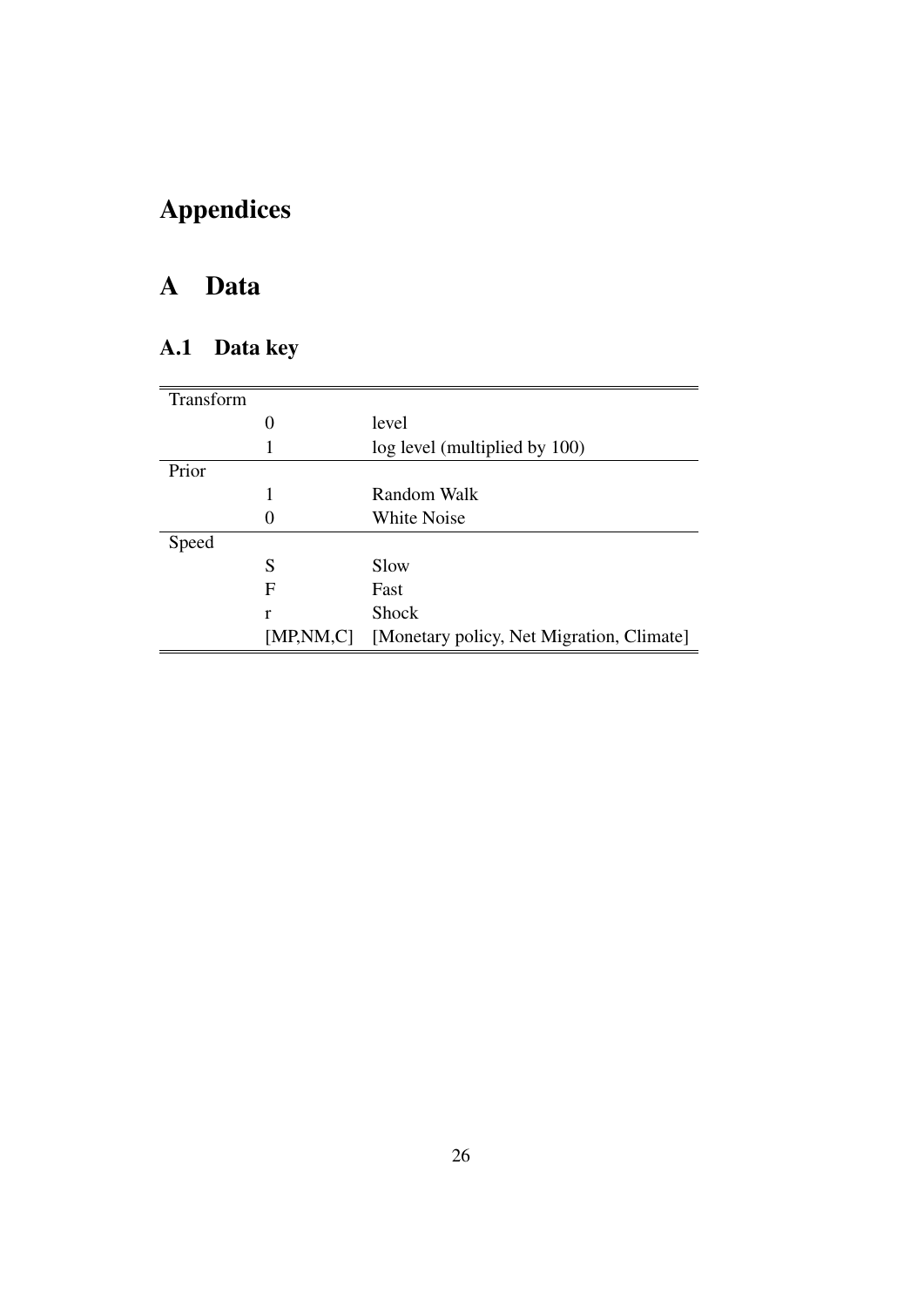| $\frac{\mbox{Identity}}{\mbox{AFM}}$                                                                                                                                                                                                                                                                                                                                                              | Description                                                                                                                                                                                                                                 | Transform | Prior | [MP, NM, C]           |
|---------------------------------------------------------------------------------------------------------------------------------------------------------------------------------------------------------------------------------------------------------------------------------------------------------------------------------------------------------------------------------------------------|---------------------------------------------------------------------------------------------------------------------------------------------------------------------------------------------------------------------------------------------|-----------|-------|-----------------------|
|                                                                                                                                                                                                                                                                                                                                                                                                   | Real GDP - Agriculture, Fishing, forestry and mining                                                                                                                                                                                        |           |       | $\mathsf{[S,S]}$      |
|                                                                                                                                                                                                                                                                                                                                                                                                   |                                                                                                                                                                                                                                             |           |       | (S, S,                |
|                                                                                                                                                                                                                                                                                                                                                                                                   |                                                                                                                                                                                                                                             |           |       | S<br>$\omega$         |
|                                                                                                                                                                                                                                                                                                                                                                                                   |                                                                                                                                                                                                                                             |           |       | $\mathcal{L}$         |
| $\begin{array}{l} \verb XAS & \verb XAS & \verb XAS & \verb XAS & \verb XAS & \verb XAS & \verb XAS & \verb XAS & \verb XAS & \verb XAS & \verb XAS & \verb XAS & \verb XAS & \verb XAS & \verb XAS & \verb XAS & \verb XAS & \verb XAS & \verb XAS & \verb XAS & \verb XAS & \verb XAS & \verb XAS & \verb XAS & \verb XAS & \verb XAS & \verb XAS & \verb XAS & \verb XAS & \verb XAS & \verb $ |                                                                                                                                                                                                                                             |           |       | $\omega$              |
|                                                                                                                                                                                                                                                                                                                                                                                                   |                                                                                                                                                                                                                                             |           |       | $\mathbf{v}$          |
|                                                                                                                                                                                                                                                                                                                                                                                                   |                                                                                                                                                                                                                                             |           |       | $\boldsymbol{\delta}$ |
|                                                                                                                                                                                                                                                                                                                                                                                                   |                                                                                                                                                                                                                                             |           |       | $\mathbf{v}$          |
|                                                                                                                                                                                                                                                                                                                                                                                                   |                                                                                                                                                                                                                                             |           |       | $\omega$              |
|                                                                                                                                                                                                                                                                                                                                                                                                   |                                                                                                                                                                                                                                             |           |       | $\vec{\bm{\omega}}$   |
|                                                                                                                                                                                                                                                                                                                                                                                                   |                                                                                                                                                                                                                                             |           |       | S<br>$\omega$         |
|                                                                                                                                                                                                                                                                                                                                                                                                   |                                                                                                                                                                                                                                             |           |       | $\boldsymbol{\delta}$ |
|                                                                                                                                                                                                                                                                                                                                                                                                   |                                                                                                                                                                                                                                             |           |       | $\omega$              |
|                                                                                                                                                                                                                                                                                                                                                                                                   |                                                                                                                                                                                                                                             |           |       | $\vec{\bm{\omega}}$   |
|                                                                                                                                                                                                                                                                                                                                                                                                   |                                                                                                                                                                                                                                             |           |       | $\mathfrak{c}$        |
|                                                                                                                                                                                                                                                                                                                                                                                                   |                                                                                                                                                                                                                                             |           |       | $\vec{\bm{\omega}}$   |
|                                                                                                                                                                                                                                                                                                                                                                                                   |                                                                                                                                                                                                                                             |           |       | $\mathfrak{c}$        |
|                                                                                                                                                                                                                                                                                                                                                                                                   |                                                                                                                                                                                                                                             |           |       | S                     |
|                                                                                                                                                                                                                                                                                                                                                                                                   |                                                                                                                                                                                                                                             |           |       | $\mathfrak{c}$        |
|                                                                                                                                                                                                                                                                                                                                                                                                   |                                                                                                                                                                                                                                             |           |       |                       |
|                                                                                                                                                                                                                                                                                                                                                                                                   |                                                                                                                                                                                                                                             |           |       | $\mathfrak{c}$        |
|                                                                                                                                                                                                                                                                                                                                                                                                   |                                                                                                                                                                                                                                             |           |       | ø                     |
|                                                                                                                                                                                                                                                                                                                                                                                                   |                                                                                                                                                                                                                                             |           |       | $\boldsymbol{\omega}$ |
|                                                                                                                                                                                                                                                                                                                                                                                                   |                                                                                                                                                                                                                                             |           |       | $\dot{\mathcal{S}}$   |
|                                                                                                                                                                                                                                                                                                                                                                                                   |                                                                                                                                                                                                                                             |           |       | $\mathbf{z}$          |
|                                                                                                                                                                                                                                                                                                                                                                                                   |                                                                                                                                                                                                                                             |           |       | $\mathfrak{c}$        |
|                                                                                                                                                                                                                                                                                                                                                                                                   |                                                                                                                                                                                                                                             |           |       | $\dot{\mathbf{v}}$    |
|                                                                                                                                                                                                                                                                                                                                                                                                   | Real GDP – Ditamifacturing<br>Real GDP – Manufacturing<br>Real GDP – Districtiv, gas and water<br>Real GDP – Wholesake trade<br>Real GDP – When the trade<br>Real GDP – Transport, storage<br>Real GDP – Transport, storage<br>Real GDP – T |           |       | S<br>$\sim$           |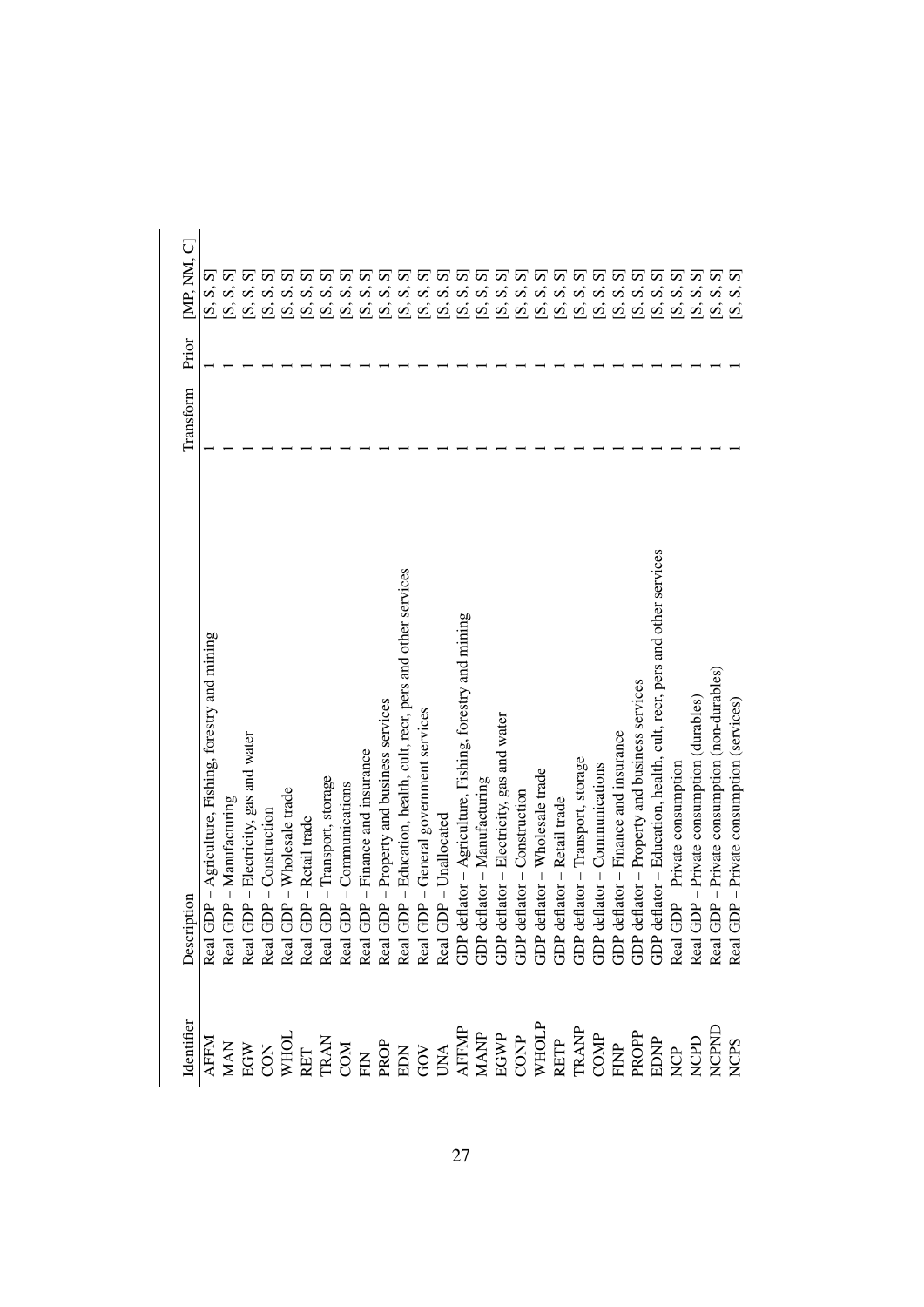|                                                                                                                                                                                                                                                                                                                                                                                                                                                                 | Description                                                                                                                                                                                                                             | Transform | Prior | [MP, NM, C]                    |
|-----------------------------------------------------------------------------------------------------------------------------------------------------------------------------------------------------------------------------------------------------------------------------------------------------------------------------------------------------------------------------------------------------------------------------------------------------------------|-----------------------------------------------------------------------------------------------------------------------------------------------------------------------------------------------------------------------------------------|-----------|-------|--------------------------------|
|                                                                                                                                                                                                                                                                                                                                                                                                                                                                 |                                                                                                                                                                                                                                         |           |       | S, S, S                        |
|                                                                                                                                                                                                                                                                                                                                                                                                                                                                 |                                                                                                                                                                                                                                         |           |       | [S, S]                         |
|                                                                                                                                                                                                                                                                                                                                                                                                                                                                 |                                                                                                                                                                                                                                         |           |       | ທົ<br>$\overline{\mathcal{S}}$ |
|                                                                                                                                                                                                                                                                                                                                                                                                                                                                 |                                                                                                                                                                                                                                         |           |       | $\omega$                       |
| $\begin{tabular}{l c c c c c} \hline \hline \multicolumn{1}{c}{\textbf{definite}} \\ \hline \multicolumn{1}{c}{\textbf{H} & \textbf{H} & \textbf{H} \\ \hline \multicolumn{1}{c}{\textbf{H} & \textbf{H} & \textbf{H} \\ \hline \multicolumn{1}{c}{\textbf{H} & \textbf{H} & \textbf{H} \\ \hline \multicolumn{1}{c}{\textbf{H} & \textbf{H} & \textbf{H} \\ \hline \multicolumn{1}{c}{\textbf{H} & \textbf{H} & \textbf{H} \\ \hline \multicolumn{1}{c}{\text$ |                                                                                                                                                                                                                                         |           |       | $\vec{\bm{\omega}}$            |
|                                                                                                                                                                                                                                                                                                                                                                                                                                                                 |                                                                                                                                                                                                                                         |           |       | $\vec{\bm{\omega}}$            |
|                                                                                                                                                                                                                                                                                                                                                                                                                                                                 |                                                                                                                                                                                                                                         |           |       | $\vec{\bm{\omega}}$            |
|                                                                                                                                                                                                                                                                                                                                                                                                                                                                 |                                                                                                                                                                                                                                         |           |       | $\mathfrak{c}$                 |
|                                                                                                                                                                                                                                                                                                                                                                                                                                                                 |                                                                                                                                                                                                                                         |           |       | $\vec{\bm{\omega}}$            |
|                                                                                                                                                                                                                                                                                                                                                                                                                                                                 |                                                                                                                                                                                                                                         |           |       | $\vec{\bm{\omega}}$            |
|                                                                                                                                                                                                                                                                                                                                                                                                                                                                 |                                                                                                                                                                                                                                         |           |       | S<br>$\vec{\bm{\omega}}$       |
|                                                                                                                                                                                                                                                                                                                                                                                                                                                                 |                                                                                                                                                                                                                                         |           |       | $\vec{\bm{\omega}}$            |
|                                                                                                                                                                                                                                                                                                                                                                                                                                                                 |                                                                                                                                                                                                                                         |           |       | $\vec{\bm{\omega}}$            |
|                                                                                                                                                                                                                                                                                                                                                                                                                                                                 |                                                                                                                                                                                                                                         |           |       | $\vec{\bm{\omega}}$            |
|                                                                                                                                                                                                                                                                                                                                                                                                                                                                 |                                                                                                                                                                                                                                         |           |       | $\vec{\bm{\omega}}$            |
|                                                                                                                                                                                                                                                                                                                                                                                                                                                                 |                                                                                                                                                                                                                                         |           |       | $\vec{\bm{\omega}}$            |
|                                                                                                                                                                                                                                                                                                                                                                                                                                                                 |                                                                                                                                                                                                                                         |           |       | $\boldsymbol{\delta}$          |
|                                                                                                                                                                                                                                                                                                                                                                                                                                                                 |                                                                                                                                                                                                                                         |           |       | $\vec{\bm{\omega}}$            |
|                                                                                                                                                                                                                                                                                                                                                                                                                                                                 |                                                                                                                                                                                                                                         |           |       | $\boldsymbol{\omega}$          |
|                                                                                                                                                                                                                                                                                                                                                                                                                                                                 |                                                                                                                                                                                                                                         |           |       | $\vec{\bm{\omega}}$            |
|                                                                                                                                                                                                                                                                                                                                                                                                                                                                 |                                                                                                                                                                                                                                         |           |       | $\vec{\bm{\omega}}$            |
|                                                                                                                                                                                                                                                                                                                                                                                                                                                                 |                                                                                                                                                                                                                                         |           |       | $\vec{\bm{\omega}}$            |
|                                                                                                                                                                                                                                                                                                                                                                                                                                                                 |                                                                                                                                                                                                                                         |           |       | S<br>$\boldsymbol{\omega}$     |
|                                                                                                                                                                                                                                                                                                                                                                                                                                                                 |                                                                                                                                                                                                                                         |           |       | S<br>$\mathfrak{c}$            |
|                                                                                                                                                                                                                                                                                                                                                                                                                                                                 |                                                                                                                                                                                                                                         |           |       | S<br>$\omega$                  |
|                                                                                                                                                                                                                                                                                                                                                                                                                                                                 |                                                                                                                                                                                                                                         |           |       | $\mathbf{v}$<br>$\omega$       |
|                                                                                                                                                                                                                                                                                                                                                                                                                                                                 |                                                                                                                                                                                                                                         |           |       | ທົ<br>$\omega$                 |
|                                                                                                                                                                                                                                                                                                                                                                                                                                                                 | Real GDP – Government consumption<br>Real GDP – Government consumption<br>Real GDP – Private investment Plant and Machinery<br>Real GDP – Market Investment Transport<br>Real GDP – Total Investment Transport<br>Real GDP – Total Inve |           |       | $\mathbf{z}$                   |

- continued from previous page – continued from previous page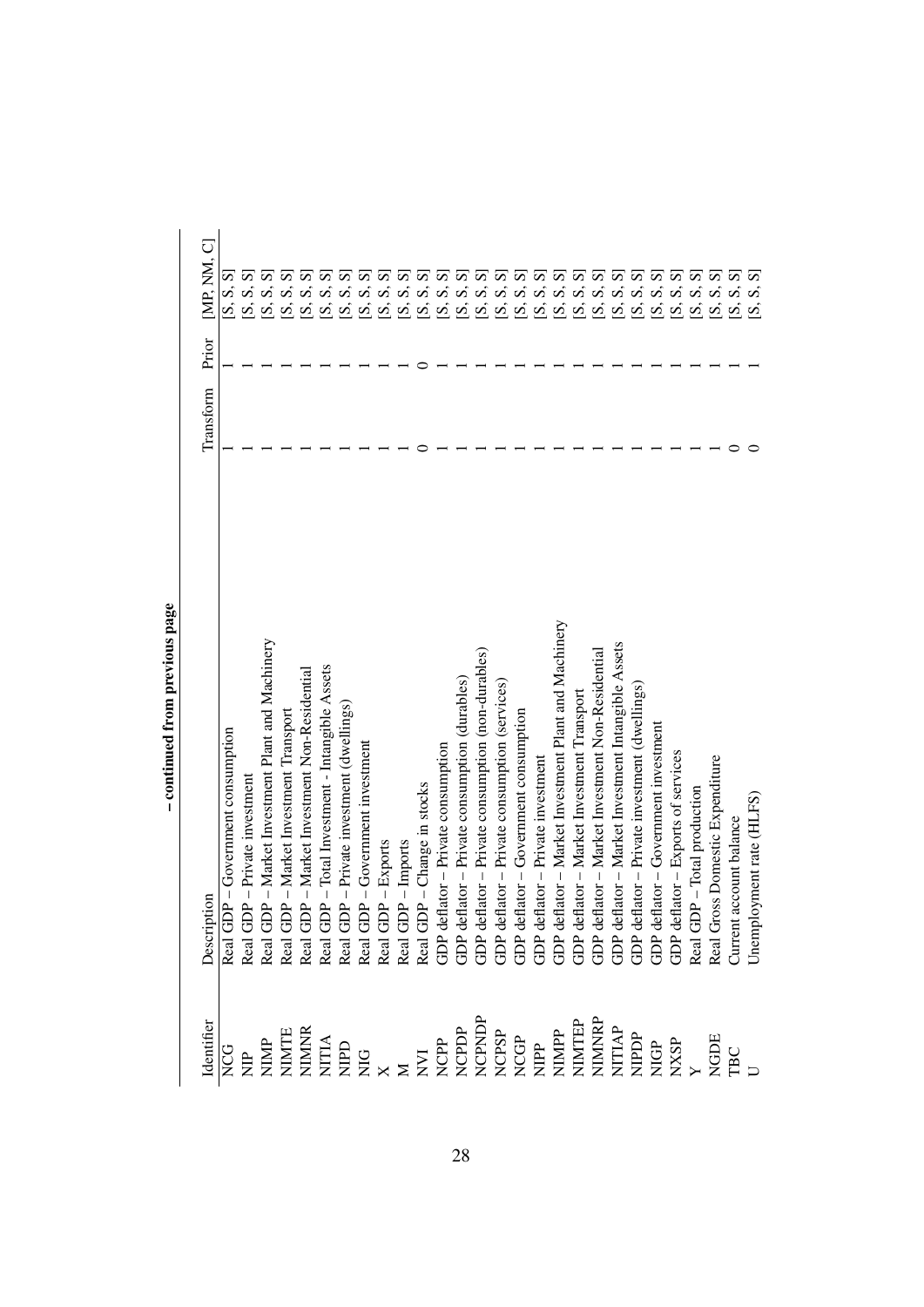| <b>Identifier</b>                                                                                                                                                                                                               | Description                                                                                                                                                                                                                              | Transform | Prior | IMP. NM. CI                                        |
|---------------------------------------------------------------------------------------------------------------------------------------------------------------------------------------------------------------------------------|------------------------------------------------------------------------------------------------------------------------------------------------------------------------------------------------------------------------------------------|-----------|-------|----------------------------------------------------|
| <b>HEMP</b>                                                                                                                                                                                                                     | Total employed (HLFS)                                                                                                                                                                                                                    |           |       | S, S, S                                            |
| LHPR                                                                                                                                                                                                                            | Labour force participation rate (HLFS)                                                                                                                                                                                                   |           |       | [S, S, S]                                          |
| <b>TISLOX</b>                                                                                                                                                                                                                   | Labour cost index - total salary and wages (LCI)                                                                                                                                                                                         |           |       | [S, S, S]                                          |
| <b>NMGPWA</b>                                                                                                                                                                                                                   | Net long-term migration of the working age population (HLFS)                                                                                                                                                                             |           |       | r, SJ<br>$\overline{\mathbf{S}}$                   |
| LSTMNAA<br>EBEGBO                                                                                                                                                                                                               | Net short-term migration of the working age population (HLFS)<br>Business opinion (QSBO)                                                                                                                                                 |           |       | $\dot{\bm{\omega}}$                                |
|                                                                                                                                                                                                                                 |                                                                                                                                                                                                                                          |           |       | [S, S,                                             |
|                                                                                                                                                                                                                                 |                                                                                                                                                                                                                                          |           |       | $\mathbf{v}$<br>$\overline{\mathbf{v}}$            |
| $\begin{tabular}{l} \bf BBASPN \\ \bf BBACN \\ \bf BBCU \\ \bf BBCU \\ \bf BBDTAN \\ \bf BEBDTAN \\ \bf BEBHPN \\ \bf BBEHN \\ \bf BBEU \\ \end{tabular}$                                                                       | Expected selling price next quarter (QSBO)<br>Expected costs next quarter (QSBO)<br>Capacity utilisation (QSBO)<br>Domestic trading activity – next quarter (QSBO)                                                                       |           |       | $\mathbf{v}$<br>$\dot{\mathbf{v}}$                 |
|                                                                                                                                                                                                                                 |                                                                                                                                                                                                                                          |           |       | $\overline{\mathbf{S}}$<br>$\overline{\mathbf{z}}$ |
|                                                                                                                                                                                                                                 |                                                                                                                                                                                                                                          |           |       | $\overline{\mathbf{S}}$<br>$\overline{\mathbf{S}}$ |
|                                                                                                                                                                                                                                 | Profitability next quarter - (QSBO)                                                                                                                                                                                                      |           |       | $\overline{\mathbf{S}}$<br>$\tilde{\mathbf{v}}$    |
|                                                                                                                                                                                                                                 | Ease finding unskilled labour (QSBO)                                                                                                                                                                                                     |           |       | $\mathcal{S}$<br>$\overline{\mathbf{S}}$           |
| EBEFLS<br>EWMC<br>ERCPI2<br>ERCPI3                                                                                                                                                                                              | Ease finding skilled labour (QSBO)                                                                                                                                                                                                       |           |       | $\mathbf{v}$<br>$\overline{\mathbf{v}}$            |
|                                                                                                                                                                                                                                 | Consumer confidence (Westpac McDermott Miller)                                                                                                                                                                                           |           |       | [S, S, S]                                          |
|                                                                                                                                                                                                                                 | Expected inflation - 1 year ahead (RBNZ survey of expectations)                                                                                                                                                                          |           |       | [S, S,                                             |
|                                                                                                                                                                                                                                 | Expected inflation - 2 year ahead (RBNZ survey of expectations)                                                                                                                                                                          |           |       | [S, S, S]                                          |
|                                                                                                                                                                                                                                 | prices $\left( \text{QVMZ} \right)$                                                                                                                                                                                                      |           |       | [S, S, S]                                          |
| $\begin{array}{l} \text{PQHPI} \\ \text{AHSALEDZ} \\ \text{AHDAYSALZ} \\ \text{IEQNZMND} \\ \text{TDOT} \\ \text{PTOAS} \\ \text{PTOAS} \\ \text{RNDOT} \\ \text{RML} \\ \text{MMI} \\ \text{MMI} \\ \text{MMI} \\ \end{array}$ | House prices (QVNZ<br>House sales (REINZ)                                                                                                                                                                                                |           |       | [S, S, S]                                          |
|                                                                                                                                                                                                                                 |                                                                                                                                                                                                                                          |           |       | [S, S, S]                                          |
|                                                                                                                                                                                                                                 |                                                                                                                                                                                                                                          |           |       | F, SJ<br>$\mathbf{r}$                              |
|                                                                                                                                                                                                                                 |                                                                                                                                                                                                                                          |           |       | [S, S, S]                                          |
|                                                                                                                                                                                                                                 |                                                                                                                                                                                                                                          |           |       | [S, S, S]                                          |
|                                                                                                                                                                                                                                 | Z Median days to sell a house (REINZ)<br>D Real New Zealand equity prices (Datastream) – deflated using the CPI<br>CPI – Tradables, excluding petrol<br>CPI – Non-tradables, excluding shift to HNZ rents in 2001Q1<br>CPI – Petrol<br>C |           |       | [S, S, S]                                          |
|                                                                                                                                                                                                                                 |                                                                                                                                                                                                                                          |           |       | S, S<br>$\mathbf{z}$                               |
|                                                                                                                                                                                                                                 |                                                                                                                                                                                                                                          |           |       | $[\mathbf{r},\mathbf{F},\mathbf{S}]$               |
|                                                                                                                                                                                                                                 |                                                                                                                                                                                                                                          |           |       | ${\bf F. S}$<br>Ē,                                 |
|                                                                                                                                                                                                                                 |                                                                                                                                                                                                                                          |           |       | F, SJ<br>Ē.                                        |
|                                                                                                                                                                                                                                 | Monetary aggregate - M                                                                                                                                                                                                                   |           |       | $\overline{\mathcal{S}}$<br>$\mathbf{r}$<br>Ē.     |

- continued from previous page – continued from previous page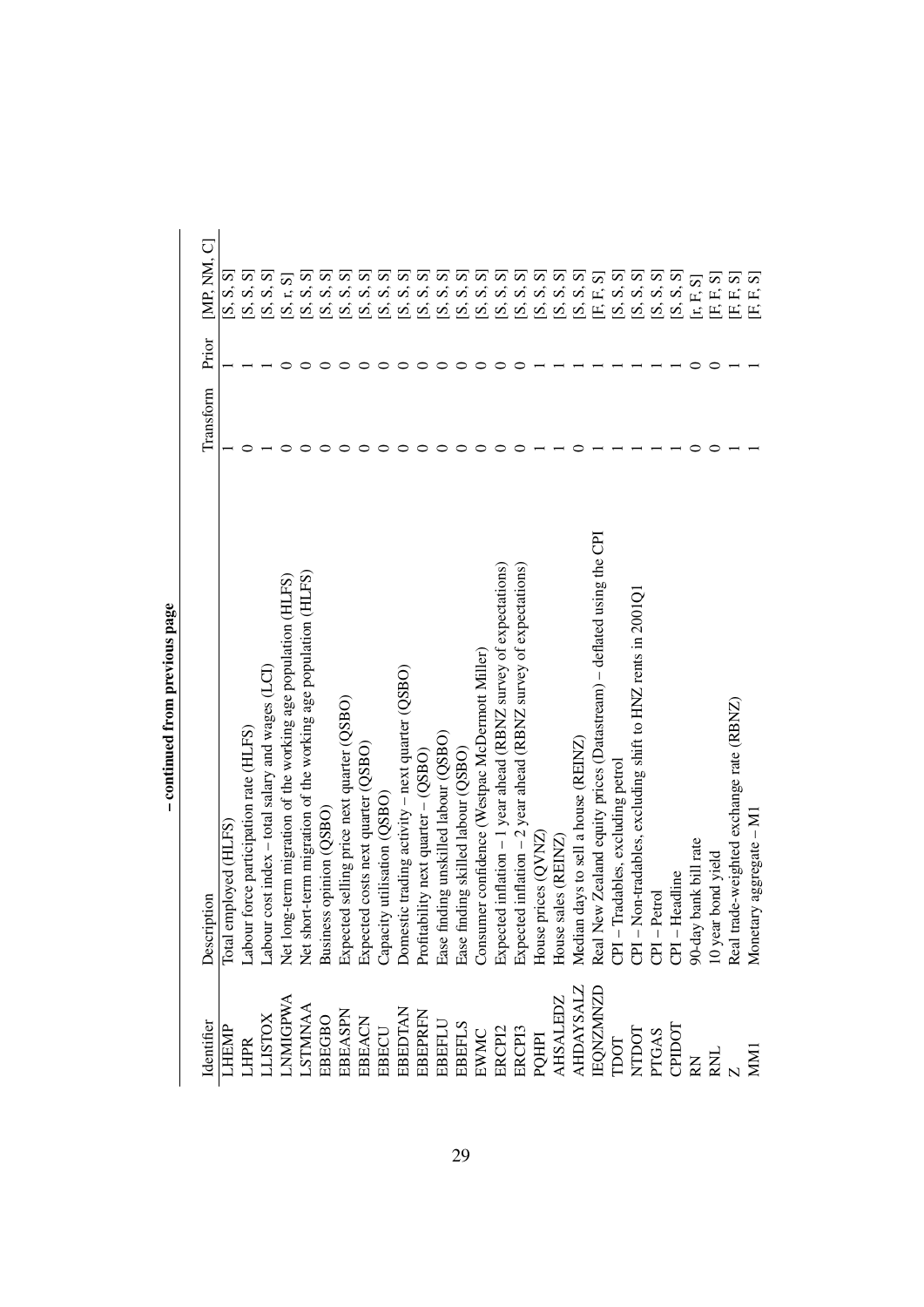|                                                                                                                                                                                              |                                                                                                                                                                                                                                         |  | Transform Prior [MP, NM, C]   |
|----------------------------------------------------------------------------------------------------------------------------------------------------------------------------------------------|-----------------------------------------------------------------------------------------------------------------------------------------------------------------------------------------------------------------------------------------|--|-------------------------------|
| <b>AM3</b>                                                                                                                                                                                   |                                                                                                                                                                                                                                         |  | $[{\rm E}, {\rm E}, {\rm S}]$ |
|                                                                                                                                                                                              |                                                                                                                                                                                                                                         |  | [S, S, r]                     |
| $\begin{array}{l} \text{ASO1} \\ \text{PKG} \\ \text{IM} \\ \text{IN} \\ \text{WCPI} \\ \text{WGPD} \\ \text{NADPZ} \\ \text{RROW} \\ \text{RROW} \\ \text{ROW} \\ \text{PCROW} \end{array}$ |                                                                                                                                                                                                                                         |  | [S, S, S]                     |
|                                                                                                                                                                                              |                                                                                                                                                                                                                                         |  | [S, S, S]                     |
|                                                                                                                                                                                              |                                                                                                                                                                                                                                         |  | [S, S, S]                     |
|                                                                                                                                                                                              |                                                                                                                                                                                                                                         |  | [S, S, S]                     |
|                                                                                                                                                                                              |                                                                                                                                                                                                                                         |  | [S, S, S]                     |
|                                                                                                                                                                                              |                                                                                                                                                                                                                                         |  | [S, S, S]                     |
|                                                                                                                                                                                              |                                                                                                                                                                                                                                         |  | [S, S, S]                     |
| EQWLDM                                                                                                                                                                                       | Description<br>Monetary aggregate – M3 minus M2<br>Southern Oscillation Index (NIWA)<br>World price of exported goods (GDP deflator expressed in world prices)<br>World price of imports (GDP deflator expressed in world prices)<br>Wo |  | [S, S, S]                     |

- continued from previous page – continued from previous page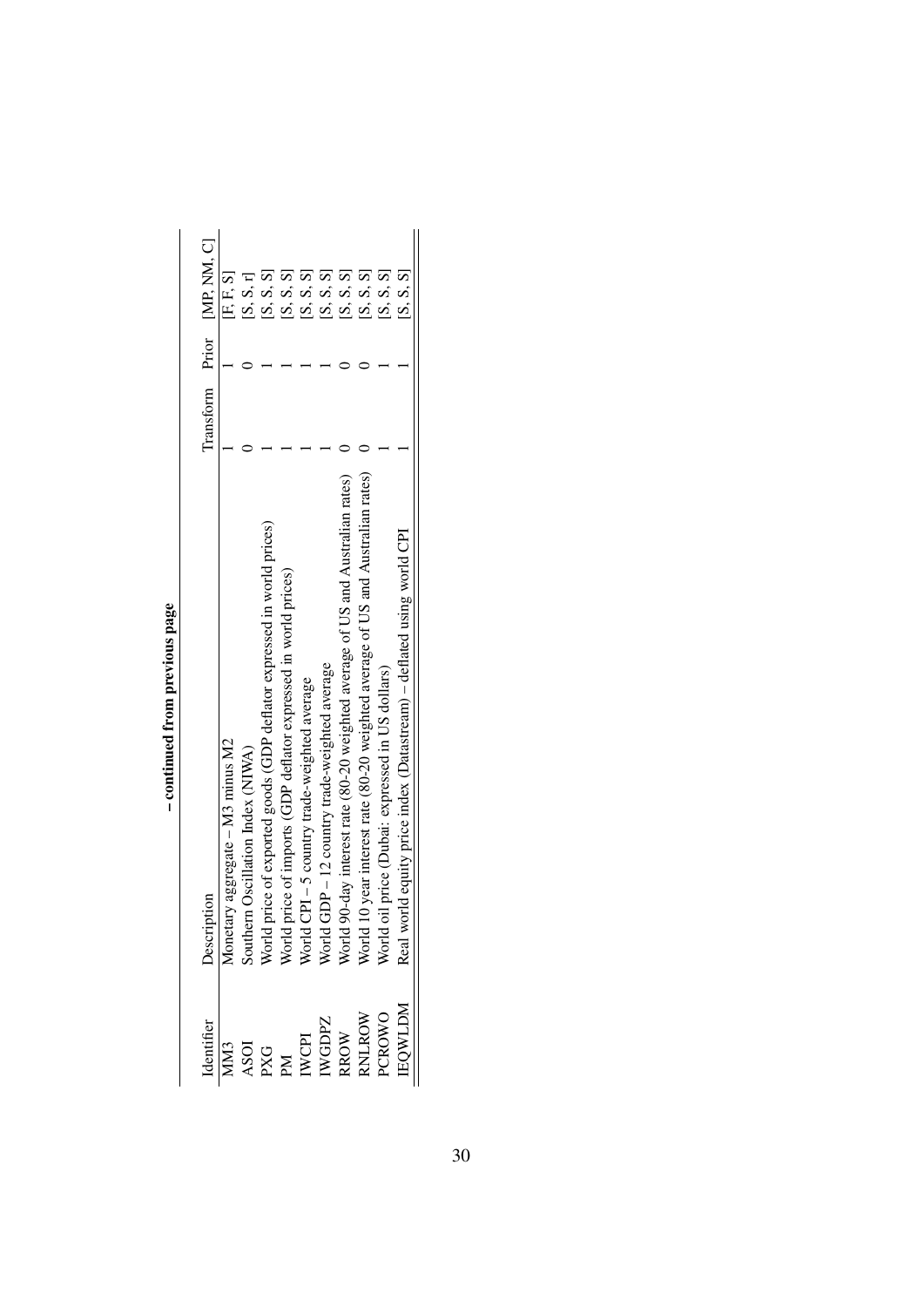# <span id="page-32-0"></span>B Impulse responses

|                    |              |                | Monetary policy |         |                | Net Migration  |          |          |              | Climate        |         |         |
|--------------------|--------------|----------------|-----------------|---------|----------------|----------------|----------|----------|--------------|----------------|---------|---------|
| Identifier/horizon | $\mathbf{0}$ | $\overline{4}$ | 8               | 20      | $\overline{0}$ | $\overline{4}$ | 8        | 20       | $\mathbf{0}$ | $\overline{4}$ | 8       | 20      |
| ERCPI2             | 0.00         | $-0.02$        | $-0.02$         | 0.00    | 0.00           | $-0.07$        | $-0.04$  | 0.00     | 0.00         | 0.00           | 0.00    | 0.01    |
|                    |              |                |                 |         |                |                |          |          |              |                |         |         |
| ERCPI3             | 0.00         | 0.00           | $-0.01$         | 0.00    | 0.00           | $-0.03$        | $-0.01$  | 0.00     | 0.00         | 0.00           | 0.00    | 0.00    |
| <b>EBEGBO</b>      | 0.00         | $-0.05$        | 0.51            | 0.27    | 0.00           | $-2.40$        | $-0.68$  | 0.70     | 0.00         | 1.19           | 1.42    | 0.07    |
| <b>EBEASPN</b>     | 0.00         | $-1.07$        | $-0.25$         | 0.04    | 0.00           | $-2.48$        | $-1.18$  | 0.36     | 0.00         | $-0.35$        | 0.13    | 0.11    |
| <b>EBEACN</b>      | 0.00         | $-0.88$        | $-0.31$         | $-0.04$ | 0.00           | $-2.23$        | $-0.64$  | 0.31     | 0.00         | $-0.17$        | $-0.04$ | 0.04    |
| <b>EBEPRFN</b>     | 0.00         | $-0.30$        | 0.00            | 0.14    | 0.00           | $-1.11$        | $-1.45$  | 0.10     | 0.00         | $-0.09$        | 0.51    | 0.25    |
| <b>EBEDTAN</b>     | 0.00         | $-0.81$        |                 |         | 0.00           | $-2.88$        | $-1.70$  | 0.37     | 0.00         | 0.59           | 0.95    | 0.24    |
|                    |              |                | 0.00            | 0.16    |                |                |          |          |              |                |         |         |
| <b>EWMC</b>        | 0.00         | $-0.44$        | $-0.25$         | 0.01    | 0.00           | $-0.49$        | $-1.29$  | $-0.54$  | 0.00         | $-0.53$        | 0.14    | 0.59    |
| <b>EBEFLU</b>      | 0.00         | 1.30           | 0.65            | 0.00    | 0.00           | 1.14           | 2.24     | 0.25     | 0.00         | 1.08           | 0.34    | $-0.41$ |
| <b>EBEFLS</b>      | 0.00         | 1.61           | 0.73            | $-0.08$ | 0.00           | 1.43           | 2.68     | 0.23     | 0.00         | 1.08           | 0.23    | $-0.56$ |
| <b>EBECU</b>       | 0.00         | 0.00           | 0.00            | 0.00    | 0.00           | 0.00           | $0.00\,$ | 0.00     | 0.00         | 0.00           | 0.00    | 0.00    |
| <b>AFFM</b>        | 0.00         | 0.28           | 0.09            | $-0.10$ | 0.00           | 0.40           | 0.03     | $-0.94$  | 0.00         | $-0.90$        | $-1.31$ | $-1.22$ |
|                    |              |                |                 |         |                |                |          |          |              |                |         |         |
| <b>MAN</b>         | 0.00         | $-0.29$        | $-0.28$         | $-0.28$ | 0.00           | 0.06           | $-0.51$  | $-1.18$  | 0.00         | $-1.09$        | $-1.40$ | $-1.33$ |
| EGW                | 0.00         | $-0.21$        | $-0.23$         | $-0.24$ | 0.00           | 0.44           | 0.13     | $-0.54$  | 0.00         | $-0.30$        | $-0.41$ | $-0.35$ |
| CON                | 0.00         | $-0.45$        | $-0.48$         | $-0.69$ | 0.00           | 0.30           | $-0.64$  | $-2.77$  | 0.00         | $-1.57$        | $-2.03$ | $-1.59$ |
| <b>WHOL</b>        | 0.00         | $-0.33$        | $-0.24$         | 0.02    | 0.00           | $-1.07$        | $-0.82$  | 0.34     | 0.00         | 0.45           | 0.84    | 1.13    |
| <b>RET</b>         | 0.00         | $-0.27$        | $-0.29$         | $-0.24$ | 0.00           | $-0.15$        | $-0.44$  | $-0.60$  | 0.00         | $-0.11$        | $-0.05$ | 0.16    |
|                    |              |                |                 |         |                |                |          |          |              |                |         |         |
| <b>TRAN</b>        | 0.00         | $-0.29$        | $-0.37$         | $-0.31$ | 0.00           | $-0.39$        | $-0.81$  | $-0.92$  | 0.00         | $-0.57$        | $-0.58$ | $-0.36$ |
| COM                | 0.00         | $-0.10$        | $-0.10$         | $-0.02$ | 0.00           | $-0.31$        | $-0.42$  | $-0.44$  | 0.00         | $-0.51$        | $-0.56$ | $-0.45$ |
| <b>FIN</b>         | 0.00         | 0.06           | $-0.01$         | $-0.17$ | 0.00           | 0.08           | $-0.21$  | $-0.99$  | 0.00         | 0.07           | 0.10    | 0.27    |
| <b>PROP</b>        | 0.00         | $-0.01$        | $-0.11$         | $-0.15$ | 0.00           | $-0.55$        | $-0.99$  | $-1.34$  | 0.00         | 0.04           | 0.14    | 0.47    |
| <b>EDN</b>         | 0.00         | $-0.02$        | $-0.03$         | $-0.04$ | 0.00           | 0.06           | $-0.02$  | $-0.21$  | 0.00         | 0.03           | 0.04    | 0.12    |
| GOV                | 0.00         | $-0.10$        | $-0.18$         | $-0.22$ | 0.00           | 0.23           | 0.01     | $-0.26$  | 0.00         | $-0.49$        | $-0.63$ | $-0.62$ |
|                    |              |                |                 |         |                |                |          |          |              |                |         |         |
| <b>UNA</b>         | 0.00         | $-0.35$        | $-0.37$         | $-0.25$ | 0.00           | 0.20           | $-0.31$  | $-0.81$  | 0.00         | $-0.77$        | $-0.82$ | $-0.42$ |
| <b>AFFMP</b>       | 0.00         | $-0.47$        | $-0.43$         | $-0.03$ | 0.00           | $-2.53$        | $-2.58$  | $-0.18$  | 0.00         | $-0.64$        | $-0.77$ | $-1.00$ |
| <b>MANP</b>        | 0.00         | $-0.16$        | $-0.17$         | 0.02    | 0.00           | $-0.95$        | $-0.92$  | 0.12     | 0.00         | $-0.18$        | $-0.24$ | $-0.38$ |
| <b>EGWP</b>        | 0.00         | 0.04           | $-0.26$         | $-0.19$ | 0.00           | $-2.59$        | $-2.95$  | $-2.67$  | 0.00         | 0.19           | 0.91    | 1.91    |
| <b>CONP</b>        | 0.00         | $-0.09$        | $-0.16$         | $-0.18$ | 0.00           | $-0.17$        | $-0.22$  | $-0.26$  | 0.00         | $-0.06$        | $-0.15$ | $-0.16$ |
|                    |              |                |                 |         |                |                |          |          |              |                |         |         |
| <b>WHOLP</b>       | 0.00         | $-0.30$        | $-0.33$         | $-0.15$ | 0.00           | $-1.29$        | $-1.43$  | $-0.46$  | 0.00         | $-0.01$        | $-0.01$ | $-0.05$ |
| <b>RETP</b>        | 0.00         | $-0.06$        | $-0.09$         | $-0.03$ | 0.00           | $-0.62$        | $-0.72$  | $-0.38$  | 0.00         | $-0.04$        | $-0.02$ | 0.00    |
| <b>TRANP</b>       | 0.00         | $-0.10$        | $-0.15$         | $-0.12$ | 0.00           | $-0.56$        | $-0.73$  | $-0.42$  | 0.00         | $-0.01$        | $-0.05$ | $-0.09$ |
| <b>COMP</b>        | 0.00         | $-0.04$        | $-0.13$         | $-0.20$ | 0.00           | $-0.07$        | $-0.32$  | $-0.50$  | 0.00         | $-0.78$        | $-1.15$ | $-1.30$ |
| <b>FINP</b>        | 0.00         | $-0.09$        | $-0.01$         | 0.07    | 0.00           | 0.14           | 0.31     | 0.44     | 0.00         | 0.02           | 0.03    | 0.00    |
| <b>PROPP</b>       | 0.00         | 0.03           | $-0.02$         | $-0.10$ | 0.00           | 0.36           | 0.37     | $-0.03$  | 0.00         | 0.22           | 0.24    | 0.31    |
|                    |              |                |                 |         |                |                |          |          |              |                |         |         |
| <b>EDNP</b>        | 0.00         | $-0.06$        | $-0.06$         | $-0.07$ | 0.00           | $-0.10$        | $-0.12$  | $-0.14$  | 0.00         | 0.06           | 0.03    | 0.04    |
| NGDE               | 0.00         | $-0.15$        | $-0.19$         | $-0.25$ | 0.00           | 0.17           | $-0.08$  | $-0.77$  | 0.00         | $-0.24$        | $-0.22$ | 0.07    |
| <b>LHEMP</b>       | 0.00         | $-0.13$        | $-0.20$         | $-0.21$ | 0.00           | $-0.10$        | $-0.30$  | $-0.57$  | 0.00         | $-0.08$        | $-0.08$ | 0.10    |
| LHPR               | 0.00         | $-0.02$        | $-0.05$         | $-0.06$ | 0.00           | $-0.10$        | $-0.14$  | $-0.18$  | 0.00         | $-0.09$        | $-0.12$ | $-0.10$ |
| <b>LLISTOX</b>     | 0.00         | 0.02           | 0.01            | $-0.03$ | 0.00           | 0.03           | 0.02     | $-0.09$  | 0.00         | $-0.03$        | $-0.05$ | $-0.05$ |
|                    |              |                |                 |         |                |                |          |          |              |                |         |         |
| <b>POHPI</b>       | 0.00         | $-0.13$        | $-0.26$         | $-0.60$ | 0.00           | 1.63           | 1.37     | $-0.49$  | 0.00         | $-0.63$        | $-0.88$ | $-0.57$ |
| AHSALEDZ           | 0.00         | 0.42           | 0.03            | $-0.11$ | 0.00           | 0.32           | $-2.68$  | $-5.20$  | 0.00         | $-0.56$        | 0.05    | 1.61    |
| AHDAYSALZ          | 0.00         | 0.31           | 0.52            | 0.76    | 0.00           | $-0.88$        | 0.63     | 2.70     | 0.00         | 0.67           | 0.62    | $-0.13$ |
| TBC                | 0.00         | $-7.75$        | $-12.35$        | $-8.57$ | 0.00           | $-5.33$        | $-45.22$ | $-33.29$ | 0.00         | 68.60          | 83.77   | 83.24   |
| Y                  | 0.00         | $-0.14$        | $-0.18$         | $-0.19$ | 0.00           | $-0.14$        | $-0.46$  | $-0.84$  | 0.00         | $-0.29$        | $-0.33$ | $-0.14$ |
| <b>NCP</b>         | 0.00         | $-0.07$        | $-0.11$         | $-0.16$ | 0.00           | 0.33           | 0.18     | $-0.34$  | 0.00         | 0.13           | 0.20    | 0.43    |
|                    |              |                |                 |         |                |                |          |          |              |                |         |         |
| <b>NCPND</b>       | 0.00         | $-0.11$        | $-0.15$         | $-0.21$ | 0.00           | 0.11           | $-0.09$  | $-0.56$  | 0.00         | $-0.05$        | $-0.03$ | 0.14    |
| <b>NCPD</b>        | 0.00         | $-0.14$        | $-0.25$         | $-0.34$ | 0.00           | 0.25           | $-0.37$  | $-1.32$  | 0.00         | $-0.26$        | $-0.11$ | 0.46    |
| <b>NCPS</b>        | 0.00         | $-0.10$        | $-0.12$         | $-0.11$ | 0.00           | 0.15           | 0.01     | $-0.26$  | 0.00         | 0.21           | 0.33    | 0.52    |
| NCG                | 0.00         | 0.07           | 0.08            | 0.01    | 0.00           | 0.15           | 0.36     | 0.30     | 0.00         | $-1.18$        | $-1.52$ | $-1.72$ |
| <b>NIMP</b>        | 0.00         | $-0.93$        | $-0.79$         | $-0.35$ | 0.00           | $-0.64$        | $-0.80$  | $-0.07$  | 0.00         | 0.31           | 0.67    | 1.19    |
| <b>NIMTE</b>       |              | $-0.57$        | $-0.91$         | $-0.51$ | 0.00           | $-2.82$        | $-3.96$  | $-3.21$  | 0.00         | 1.11           | 2.75    | 5.22    |
|                    | 0.00         |                |                 |         |                |                |          |          |              |                |         |         |
| <b>NIMNR</b>       | 0.00         | $-1.42$        | $-1.90$         | $-1.66$ | 0.00           | $-4.38$        | $-5.79$  | $-6.13$  | 0.00         | 0.30           | 0.76    | 2.04    |
| <b>NITIA</b>       | 0.00         | $-0.53$        | $-0.27$         | $-0.21$ | 0.00           | 0.08           | 0.64     | $-0.11$  | 0.00         | 7.58           | 9.95    | 11.30   |
| <b>NIPD</b>        | 0.00         | $-0.34$        | $-0.26$         | $-0.64$ | 0.00           | 1.58           | $-0.02$  | $-3.13$  | 0.00         | $-2.02$        | $-2.37$ | $-1.64$ |
| <b>NIP</b>         | 0.00         | $-0.80$        | $-0.74$         | $-0.67$ | 0.00           | 0.09           | $-0.67$  | $-1.71$  | 0.00         | $-0.44$        | $-0.29$ | 0.46    |
| <b>NIG</b>         | 0.00         | 0.43           | $-0.15$         | $-0.75$ | 0.00           | $-1.03$        | $-2.33$  | $-5.84$  | 0.00         | 0.66           | 1.14    | 2.62    |
| X                  |              |                |                 |         |                |                | $-0.18$  | $-0.18$  | 0.00         |                | $-1.24$ | $-1.42$ |
|                    | 0.00         | 0.03           | 0.06            | 0.13    | 0.00           | 0.02           |          |          |              | $-0.89$        |         |         |
| M                  | 0.00         | $-0.25$        | $-0.20$         | $-0.22$ | 0.00           | 0.80           | 0.72     | 0.17     | 0.00         | $-1.08$        | $-1.17$ | $-0.84$ |
| NVI                | 0.00         | $-7.31$        | $-0.66$         | 1.51    | 0.00           | $-0.19$        | $-5.98$  | 0.91     | 0.00         | $-1.11$        | 2.79    | 2.73    |
| <b>NCPP</b>        | 0.00         | $-0.02$        | $-0.05$         | $-0.06$ | 0.00           | $-0.14$        | $-0.15$  | $-0.14$  | 0.00         | $-0.10$        | $-0.15$ | $-0.17$ |
| <b>NCPNDP</b>      | 0.00         | $-0.01$        | $-0.03$         | $-0.02$ | 0.00           | $-0.23$        | $-0.19$  | 0.03     | 0.00         | $-0.31$        | $-0.43$ | $-0.54$ |
| <b>NCPDP</b>       | 0.00         | $-0.10$        | $-0.14$         | $-0.04$ | 0.00           | $-0.63$        | $-0.87$  | $-0.55$  | 0.00         | 0.25           | 0.40    | 0.54    |
|                    |              |                |                 |         |                |                |          |          |              |                |         |         |
| <b>NCPSP</b>       | 0.00         | 0.01           | $-0.04$         | $-0.15$ | 0.00           | 0.30           | 0.25     | $-0.27$  | 0.00         | $-0.02$        | $-0.08$ | $-0.04$ |
| <b>NCGP</b>        | 0.00         | $-0.07$        | $-0.08$         | $-0.07$ | 0.00           | $-0.08$        | $-0.09$  | $-0.06$  | 0.00         | 0.02           | 0.03    | 0.06    |
| <b>NIMPP</b>       | 0.00         | $-0.23$        | $-0.19$         | 0.04    | 0.00           | $-1.20$        | $-1.20$  | $-0.08$  | 0.00         | 0.22           | 0.27    | 0.07    |
| <b>NIMTEP</b>      | 0.00         | $-0.02$        | $-0.12$         | $-0.15$ | 0.00           | $-1.58$        | $-1.92$  | $-0.93$  | 0.00         | $-0.80$        | $-0.55$ | $-0.05$ |
| <b>NIMNRP</b>      | 0.00         | $-0.03$        | $-0.11$         | $-0.13$ | 0.00           | 0.04           | $-0.03$  | $-0.26$  | 0.00         | 0.05           | $-0.05$ | $-0.06$ |
| <b>NITIAP</b>      | 0.00         | $-0.04$        | $-0.16$         | $-0.21$ | 0.00           | $-0.41$        | $-0.78$  | $-0.98$  | 0.00         | $-0.01$        | $-0.02$ | 0.13    |
|                    |              |                |                 |         |                |                |          |          |              |                |         |         |
| <b>NIPDP</b>       | 0.00         | $-0.13$        | $-0.22$         | $-0.28$ | 0.00           | 0.38           | 0.24     | $-0.30$  | 0.00         | 0.08           | 0.02    | 0.18    |
| <b>NIPP</b>        | 0.00         | $-0.11$        | $-0.14$         | $-0.08$ | 0.00           | $-0.44$        | $-0.50$  | $-0.16$  | 0.00         | 0.09           | 0.08    | 0.08    |
| <b>NIGP</b>        | 0.00         | $-0.20$        | $-0.27$         | $-0.09$ | 0.00           | $-0.93$        | $-0.96$  | $-0.05$  | 0.00         | 0.03           | 0.13    | 0.21    |
| <b>NXSP</b>        | 0.00         | $-0.05$        | $-0.07$         | $-0.02$ | 0.00           | $-0.15$        | $-0.08$  | 0.19     | 0.00         | 0.06           | $-0.08$ | $-0.25$ |
| U                  | 0.00         | 0.10           | 0.12            | 0.09    | 0.00           | 0.10           | 0.19     | 0.23     | 0.00         | $-0.05$        | $-0.09$ | $-0.20$ |
|                    |              |                |                 |         |                |                |          |          |              |                |         |         |